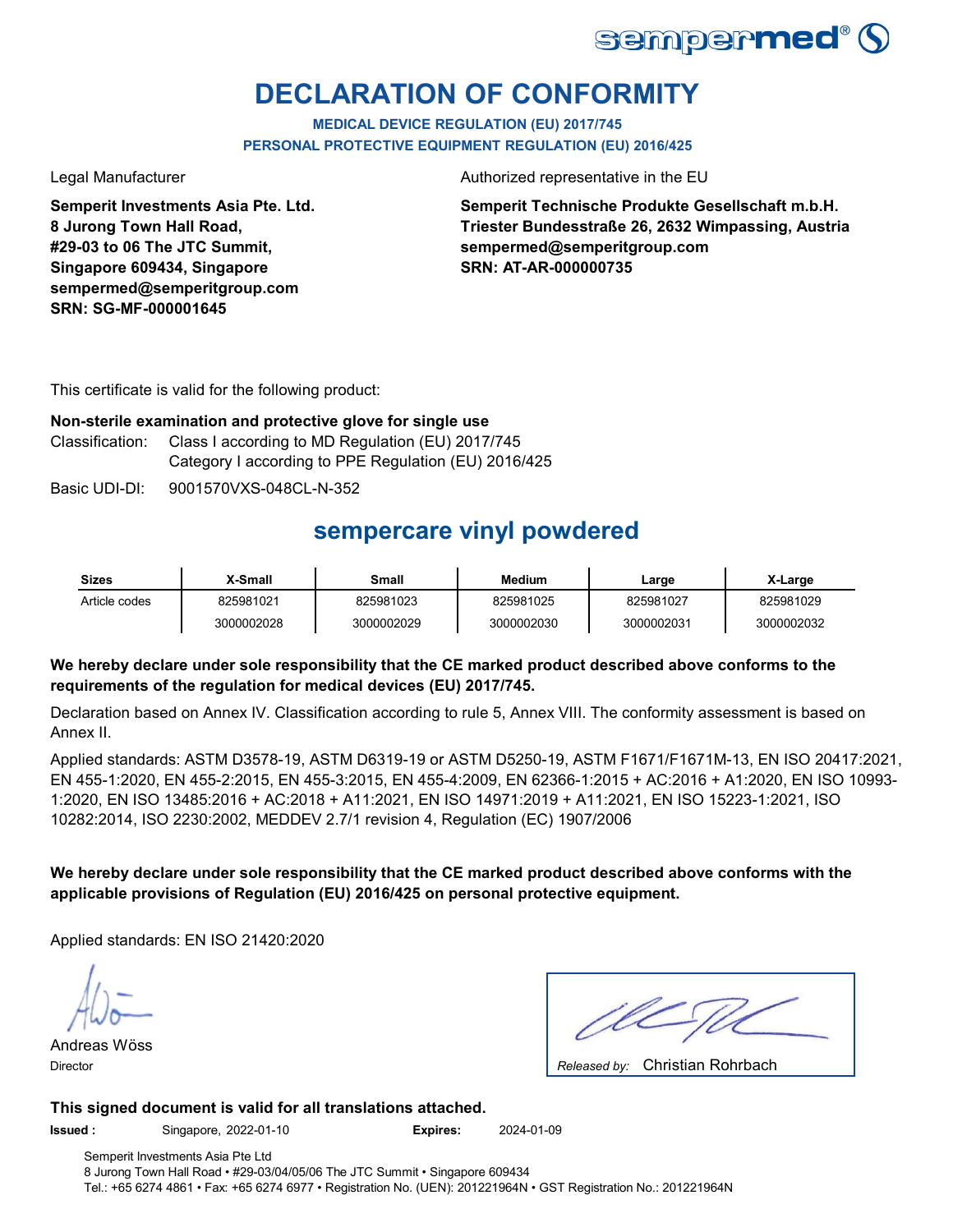

# **KONFORMITÄTSERKLÄRUNG**

MEDIZINPRODUKTEVERORDNUNG (EU) 2017/745 VERORDNUNG (EU) 2016/425 FÜR PERSÖNLICHE SCHUTZAUSRÜSTUNG

**Semperit Investments Asia Pte. Ltd. 8 Jurong Town Hall Road, #29-03 to 06 The JTC Summit, Singapore 609434, Singapore sempermed@semperitgroup.com SRN: SG-MF-000001645**

Hersteller EU-Bevollmächtigter

**Semperit Technische Produkte Gesellschaft m.b.H. Triester Bundesstraße 26, 2632 Wimpassing, Austria sempermed@semperitgroup.com SRN: AT-AR-000000735**

Dieses Zertifikat ist gültig für die folgenden Produkte:

**Nicht-steriler Untersuchungs- und Schutzhandschuh für den Einmalgebrauch** Klassifizierung: Klasse I gemäß Medizinprodukteverordnung (EU) 2017/745 Kategorie I gemäß PSA Verordnung (EU) 2016/425

Basic UDI-DI: 9001570VXS-048CL-N-352

# **sempercare vinyl powdered**

| Größen         | X-Small    | Small      | Medium     | Large      | X-Large    |
|----------------|------------|------------|------------|------------|------------|
| Artikelnummern | 825981021  | 825981023  | 825981025  | 825981027  | 825981029  |
|                | 3000002028 | 3000002029 | 3000002030 | 3000002031 | 3000002032 |

### **Wir bestätigen hiermit unter alleiniger Verantwortung, dass die CE gekennzeichneten Produkte mit den Anforderungen der Medizinprodukteverordnung (EU) 2017/745 übereinstimmen.**

Erklärung basierend auf Anhang IV. Klassifizierung gemäß Regel 5, Anhang VIII. Konformitätsbewertung gemäß Anhang II.

Angewandte Normen: ASTM D3578-19, ASTM D6319-19 or ASTM D5250-19, ASTM F1671/F1671M-13, EN ISO 20417:2021, EN 455-1:2020, EN 455-2:2015, EN 455-3:2015, EN 455-4:2009, EN 62366-1:2015 + AC:2016 + A1:2020, EN ISO 10993-1:2020, EN ISO 13485:2016 + AC:2018 + A11:2021, EN ISO 14971:2019 + A11:2021, EN ISO 15223- 1:2021, ISO 10282:2014, ISO 2230:2002, MEDDEV 2.7/1 revision 4, Regulation (EC) 1907/2006

**Wir bestätigen hiermit unter alleiniger Verantwortung, dass die oben genannten CE gekennzeichneten Produkte mit den maßgeblichen Bestimmungen der Verordnung (EU) 2016/425 für Persönliche Schutzausrüstung übereinstimmen.**

Angewandte Normen: EN ISO 21420:2020

**Ausgestellt am:** Singapore, 2022-01-10 **Gültig bis:** 2024-01-09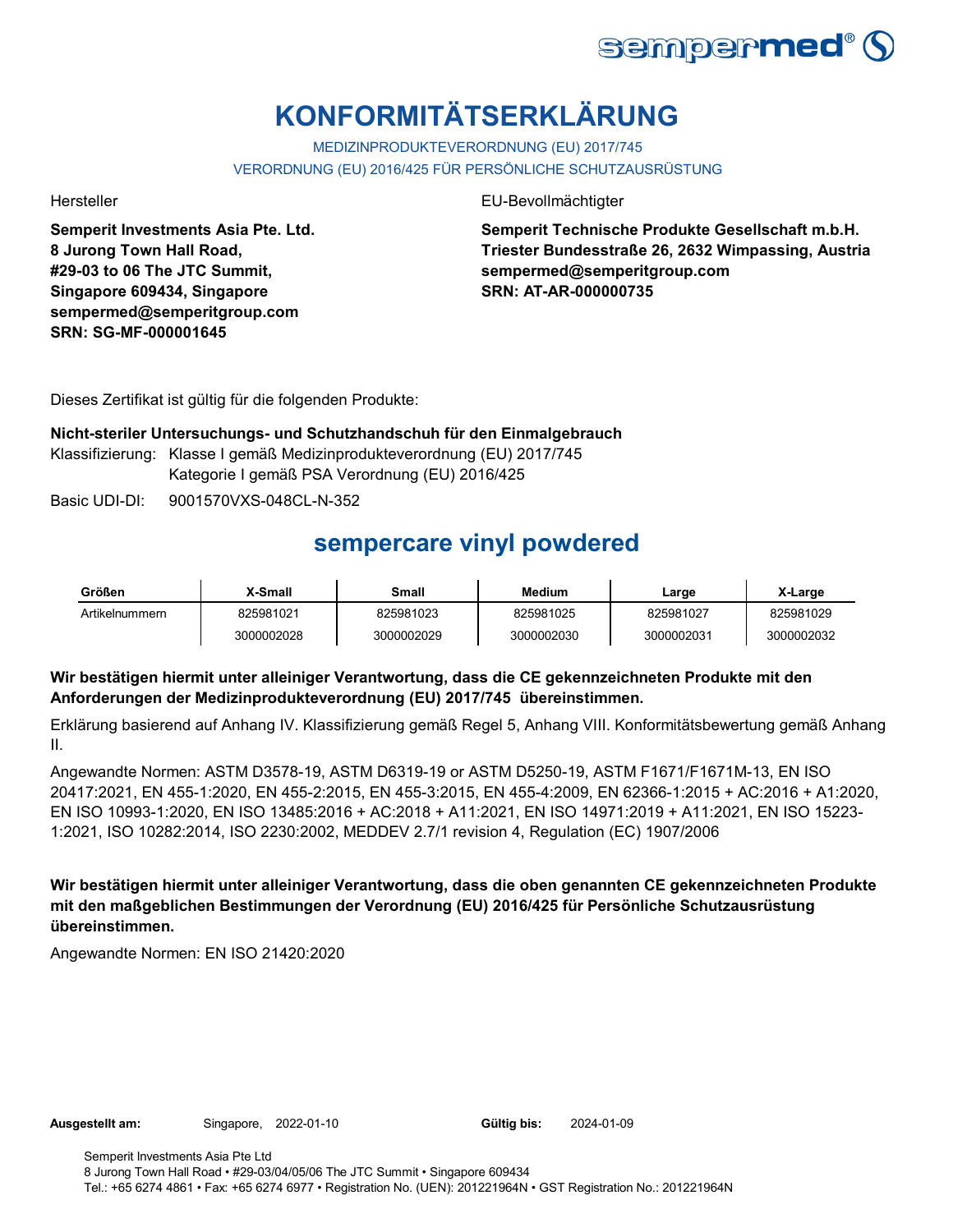

# **DÉCLARATION DE CONFORMITÉ**

RÈGLEMENT POUR LES DISPOSITIFS MÉDICAUX (UE) 2017/745 RÈGLEMENT (UE) 2016/425 POUR L'ÉQUIPEMENT DE PROTECTION INDIVIDUELLE

**Semperit Investments Asia Pte. Ltd. 8 Jurong Town Hall Road, #29-03 to 06 The JTC Summit, Singapore 609434, Singapore sempermed@semperitgroup.com SRN: SG-MF-000001645**

Fabricant **Représentant UE** 

**Semperit Technische Produkte Gesellschaft m.b.H. Triester Bundesstraße 26, 2632 Wimpassing, Austria sempermed@semperitgroup.com SRN: AT-AR-000000735**

Ce certificat est valable pour les produits suivants :

#### Classification : Classe I selon la règlement pour dispositifs médicaux (UE) 2017/745 Catégorie I selon la règlement EPI (UE) 2016/425 **Gant d'examen et de protection non-stérile à usage unique**

Basic UDI-DI: 9001570VXS-048CL-N-352

## **sempercare vinyl powdered**

| Tailles           | X-Small    | Small      | Medium     | ∟arge      | X-Large    |
|-------------------|------------|------------|------------|------------|------------|
| Numéros d'article | 825981021  | 825981023  | 825981025  | 825981027  | 825981029  |
|                   | 3000002028 | 3000002029 | 3000002030 | 3000002031 | 3000002032 |

#### **Par la présente, nous déclarons sous notre propre responsabilité que les produits portant le symbole CE sont conformes aux exigences de la règlement sur les dispositifs médicaux (EU) 2017/745.**

La déclaration se fonde sur l'annexe IV. Classification selon la règle 5, annexe VIII. Évaluation de la conformité selon l'annexe II.

Normes appliquées : ASTM D3578-19, ASTM D6319-19 or ASTM D5250-19, ASTM F1671/F1671M-13, EN ISO 20417:2021, EN 455-1:2020, EN 455-2:2015, EN 455-3:2015, EN 455-4:2009, EN 62366-1:2015 + AC:2016 + A1:2020, EN ISO 10993-1:2020, EN ISO 13485:2016 + AC:2018 + A11:2021, EN ISO 14971:2019 + A11:2021, EN ISO 15223- 1:2021, ISO 10282:2014, ISO 2230:2002, MEDDEV 2.7/1 revision 4, Regulation (EC) 1907/2006

**Par la présente, nous déclarons sous notre propre responsabilité que les produits portant le symbole CE mentionnés ci-dessus sont conformes aux dispositions essentielles de la règlement (UE) 2016/425 concernant l'équipement de protection individuelle.**

Normes appliquées : EN ISO 21420:2020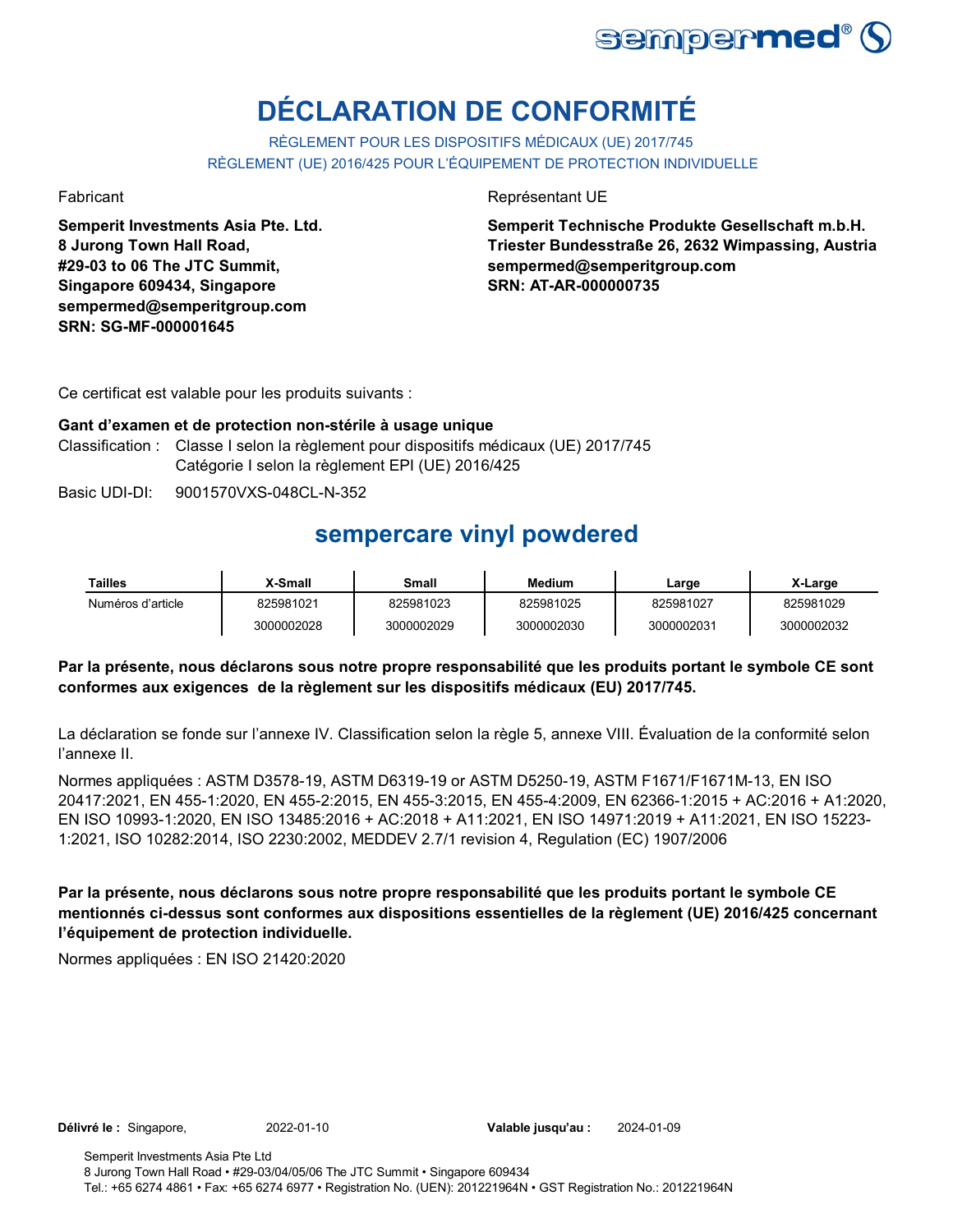

# **DICHIARAZIONE DI CONFORMITÀ**

REGOLAMENTO SUL DISPOSITIVO MEDICO (UE) 2017/745 REGOLAMENTO (UE) 2016/425 DELL'APPARECCHIATURA DI PROTEZIONE INDIVIDUALE

**Semperit Investments Asia Pte. Ltd. 8 Jurong Town Hall Road, #29-03 to 06 The JTC Summit, Singapore 609434, Singapore sempermed@semperitgroup.com SRN: SG-MF-000001645**

Produttore **Rappresentante autorizzato nell'UE** 

**Semperit Technische Produkte Gesellschaft m.b.H. Triester Bundesstraße 26, 2632 Wimpassing, Austria sempermed@semperitgroup.com SRN: AT-AR-000000735**

Questo certificato è valido per il seguente prodotto:

#### **Guanto protettivo non sterile monouso da esame**

- Clasificazione: Classe I secondo il regolamento dispositivi medici (UE) 2017/745 Categoria I secondo il regolamento (UE) 2016/425 del PPE
- Basic UDI-DI: 9001570VXS-048CL-N-352

## **sempercare vinyl powdered**

| Misure          | <b>X-Small</b> | Small      | Medium     | ∟arge      | X-Large    |
|-----------------|----------------|------------|------------|------------|------------|
| Codici articolo | 825981021      | 825981023  | 825981025  | 825981027  | 825981029  |
|                 | 3000002028     | 3000002029 | 3000002030 | 3000002031 | 3000002032 |

### **Con la presente, dichiariamo sotto la nostra esclusiva responsabilità che il prodotto con marchio CE sopra descritto soddisfa i requisiti del regolamento sui dispositivi medici (UE) 2017/745 .**

Dichiarazione basata sull'allegato IV. Classificazione secondo la regola 5, allegato VIII. La valutazione della conformità si basa sull'allegato II.

Norme applicate: ASTM D3578-19, ASTM D6319-19 or ASTM D5250-19, ASTM F1671/F1671M-13, EN ISO 20417:2021, EN 455-1:2020, EN 455-2:2015, EN 455-3:2015, EN 455-4:2009, EN 62366-1:2015 + AC:2016 + A1:2020, EN ISO 10993- 1:2020, EN ISO 13485:2016 + AC:2018 + A11:2021, EN ISO 14971:2019 + A11:2021, EN ISO 15223-1:2021, ISO 10282:2014, ISO 2230:2002, MEDDEV 2.7/1 revision 4, Regulation (EC) 1907/2006

**Con la presente, dichiariamo sotto la nostra esclusiva responsabilità che il prodotto con marchio CE sopra descritto è conforme alle disposizioni applicabili del Regolamento (UE) 2016/425 sui dispositivi di protezione individuale.**

Norme applicate: EN ISO 21420:2020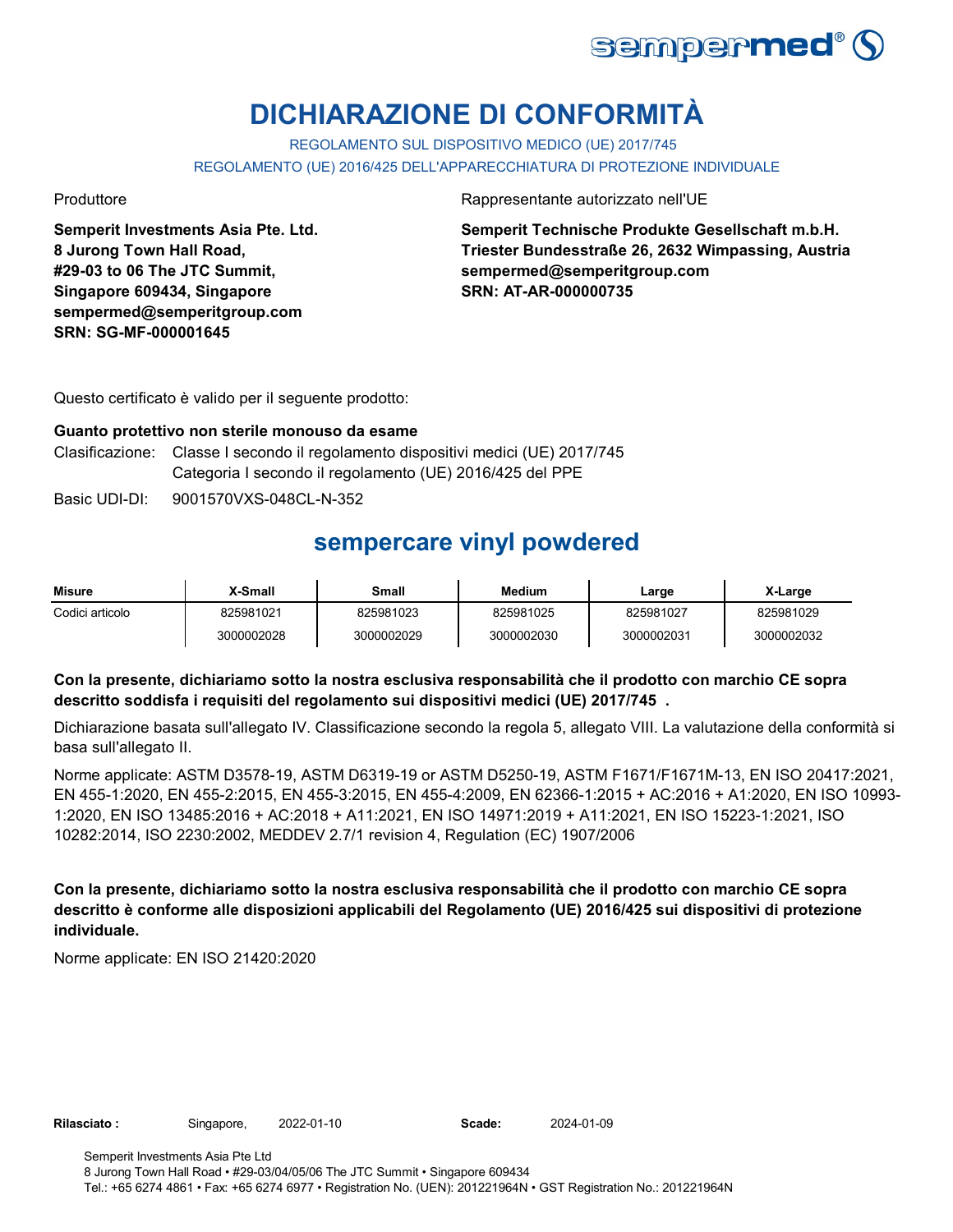

# **CONFORMITEITSVERKLARING**

VERORDENING MEDISCHE PRODUCTEN (EU) 2017/745 VERORDENING (EU) 2016/425 BETREFFENDE PERSOONLIJKE BESCHERMENDE UITRUSTING

**Semperit Investments Asia Pte. Ltd. 8 Jurong Town Hall Road, #29-03 to 06 The JTC Summit, Singapore 609434, Singapore sempermed@semperitgroup.com SRN: SG-MF-000001645**

Fabrikant Gemachtigde EU

**Semperit Technische Produkte Gesellschaft m.b.H. Triester Bundesstraße 26, 2632 Wimpassing, Austria sempermed@semperitgroup.com SRN: AT-AR-000000735**

Dit certificaat is geldig voor de volgende producten:

#### **Niet-steriele onderzoeks- en beschermende handschoenen voor eenmalig gebruik**

Classificatie: Klasse I volgens Verordening (EU) 2017/745 betreffende medische hulpmiddelen Categorie I volgens PBM-verordening (EU) 2016/425

Basic UDI-DI: 9001570VXS-048CL-N-352

### **sempercare vinyl powdered**

| Maten          | X-Small    | Small      | <b>Medium</b> | Large      | X-Large    |
|----------------|------------|------------|---------------|------------|------------|
| Artikelnummers | 825981021  | 825981023  | 825981025     | 825981027  | 825981029  |
|                | 3000002028 | 3000002029 | 3000002030    | 3000002031 | 3000002032 |

### **Wij verklaren hierbij onder uitsluitende verantwoordelijkheid, dat de CE-gemarkeerde producten voldoen aan de vereisten van de Verordening Medische Hulpmiddelen (EU) 2017/745.**

Verklaring op basis van bijlage IV. Classificatie volgens regel 5, bijlage VIII. De conformiteitsbeoordeling is gebaseerd op bijlage II.

Toegepaste normen: ASTM D3578-19, ASTM D6319-19 or ASTM D5250-19, ASTM F1671/F1671M-13, EN ISO 20417:2021, EN 455-1:2020, EN 455-2:2015, EN 455-3:2015, EN 455-4:2009, EN 62366-1:2015 + AC:2016 + A1:2020, EN ISO 10993-1:2020, EN ISO 13485:2016 + AC:2018 + A11:2021, EN ISO 14971:2019 + A11:2021, EN ISO 15223- 1:2021, ISO 10282:2014, ISO 2230:2002, MEDDEV 2.7/1 revision 4, Regulation (EC) 1907/2006

**Hierbij verklaren wij onder uitsluitende verantwoordelijkheid, dat de bovengenoemde CE-gemarkeerde producten voldoen aan de relevante bepalingen van de Verordening (EU) 2016/425 betreffende persoonlijke beschermingsmiddelen.**

Toegepaste normen: EN ISO 21420:2020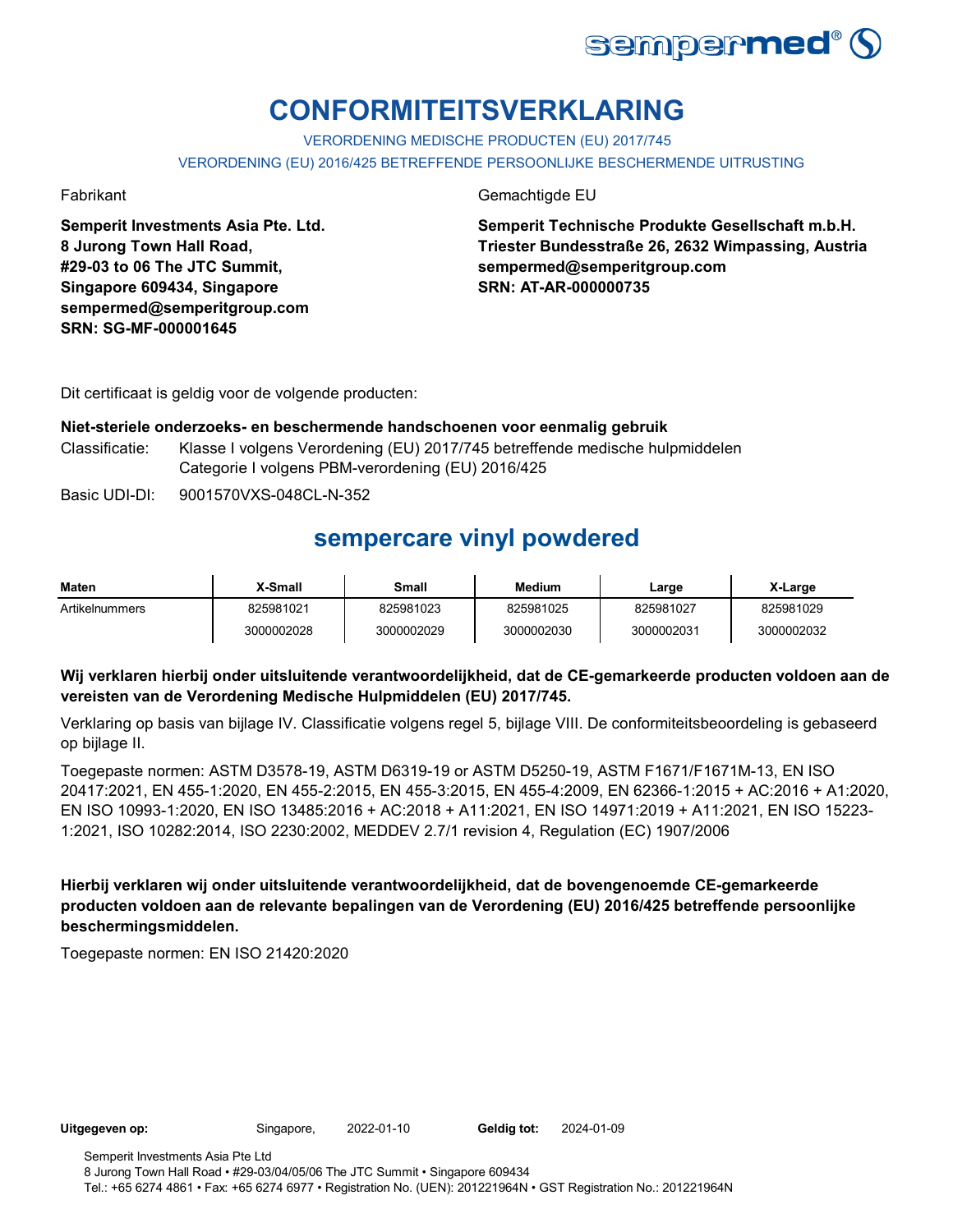

# **DECLARACIÓN DE CONFORMIDAD**

REGLAMENTO (UE) 2017/745 DE PRODUCTOS MEDICINALES REGLAMENTO (UE) 2016/425 PARA EQUIPAMIENTOS PERSONALES

**Semperit Investments Asia Pte. Ltd. 8 Jurong Town Hall Road, #29-03 to 06 The JTC Summit, Singapore 609434, Singapore sempermed@semperitgroup.com SRN: SG-MF-000001645**

Fabricante de la UE estado e a contra el estado en el Representante de la UE

**Semperit Technische Produkte Gesellschaft m.b.H. Triester Bundesstraße 26, 2632 Wimpassing, Austria sempermed@semperitgroup.com SRN: AT-AR-000000735**

El presente certificado es válido para los siguientes productos:

#### **Guante de exploración y protección no estéril para un solo uso**

- Clasificación: Clase I según el Reglamento de Productos Medicinales (EU) 2017/745 Categoría I según el Reglamento EPI (UE) 2016/425
- Basic UDI-DI: 9001570VXS-048CL-N-352

### **sempercare vinyl powdered**

| Tamaños            | K-Small    | Small      | Medium     | Large      | X-Large    |
|--------------------|------------|------------|------------|------------|------------|
| Número de artículo | 825981021  | 825981023  | 825981025  | 825981027  | 825981029  |
|                    | 3000002028 | 3000002029 | 3000002030 | 3000002031 | 3000002032 |

### **Por la presente confirmamos bajo nuestra exclusiva responsabilidad que los productos con marcado CE cumplen con los requisitos del Reglamento (UE) 2017/745 sobre productos sanitarios.**

Declaración basada en el anexo IV. Clasificación según la norma 5 del anexo VIII. La evaluación de la conformidad se basa en el anexo II.

Normas aplicadas: ASTM D3578-19, ASTM D6319-19 or ASTM D5250-19, ASTM F1671/F1671M-13, EN ISO 20417:2021, EN 455-1:2020, EN 455-2:2015, EN 455-3:2015, EN 455-4:2009, EN 62366-1:2015 + AC:2016 + A1:2020, EN ISO 10993-1:2020, EN ISO 13485:2016 + AC:2018 + A11:2021, EN ISO 14971:2019 + A11:2021, EN ISO 15223- 1:2021, ISO 10282:2014, ISO 2230:2002, MEDDEV 2.7/1 revision 4, Regulation (EC) 1907/2006

**Por la presente confirmamos, bajo nuestra exclusiva responsabilidad, que los productos con la marca CE antes mencionados cumplen con las disposiciones aplicables del Reglamento (UE) 2016/425 sobre equipos de protección personal.**

Normas aplicadas: EN ISO 21420:2020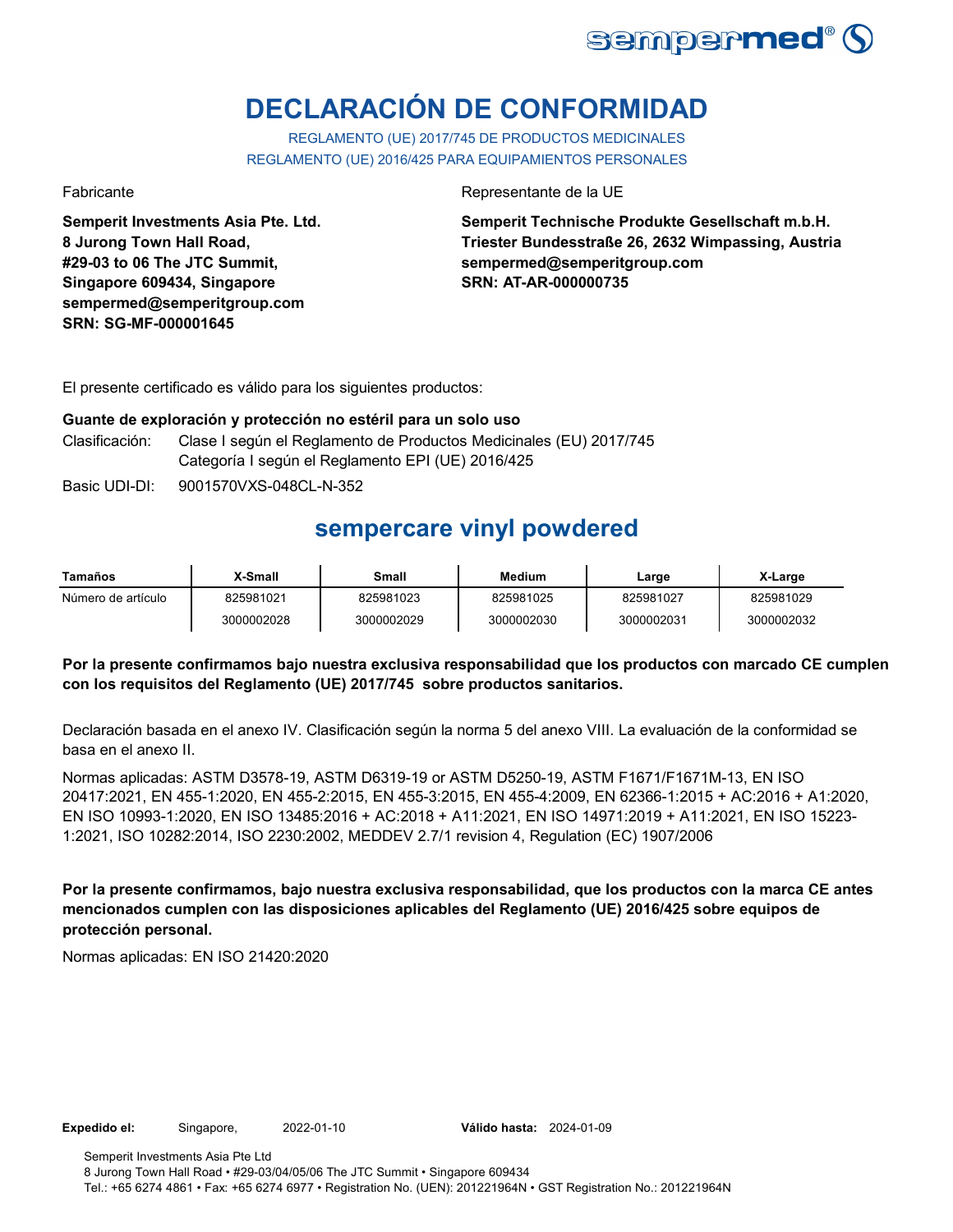

# **DECLARAÇÃO DE CONFORMIDADE**

REGULAMENTO (UE) 2017/745 SOBRE DISPOSITIVOS MÉDICOS REGULAMENTO (UE) 2016/425 SOBRE EQUIPAMENTO DE PROTEÇÃO INDIVIDUAL

**Semperit Investments Asia Pte. Ltd. 8 Jurong Town Hall Road, #29-03 to 06 The JTC Summit, Singapore 609434, Singapore sempermed@semperitgroup.com SRN: SG-MF-000001645**

Fabricante da UE estado e a contrata e a unha presentante da UE estado e a unha presentante da UE

**Semperit Technische Produkte Gesellschaft m.b.H. Triester Bundesstraße 26, 2632 Wimpassing, Austria sempermed@semperitgroup.com SRN: AT-AR-000000735**

Este certificado é válido para os seguintes produtos:

#### **Luva de exame e de proteção não estéril para uso único**

- Classificação: Classe I de acordo com o regulamento de Dispositivos Médicos (UE) 2017/745 Categoria I de acordo com o regulamento EPI (UE) 2016/425
- Basic UDI-DI: 9001570VXS-048CL-N-352

### **sempercare vinyl powdered**

| Tamanhos          | ا Small    | Small      | Medium     | Large      | X-Large    |
|-------------------|------------|------------|------------|------------|------------|
| Números de artigo | 825981021  | 825981023  | 825981025  | 825981027  | 825981029  |
|                   | 3000002028 | 3000002029 | 3000002030 | 3000002031 | 3000002032 |

#### **Declaramos desta forma, sob a nossa exclusiva responsabilidade, que os produtos com a marca CE estão em conformidade com os requisitos da Regulamento de Dispositivos Médicos (UE) 2017/745 .**

Declaração baseada no Anexo IV. Classificação de acordo com a regra 5, Anexo VIII. Avaliação da conformidade com base no Anexo II.

Normas aplicadas: ASTM D3578-19, ASTM D6319-19 or ASTM D5250-19, ASTM F1671/F1671M-13, EN ISO 20417:2021, EN 455-1:2020, EN 455-2:2015, EN 455-3:2015, EN 455-4:2009, EN 62366-1:2015 + AC:2016 + A1:2020, EN ISO 10993- 1:2020, EN ISO 13485:2016 + AC:2018 + A11:2021, EN ISO 14971:2019 + A11:2021, EN ISO 15223-1:2021, ISO 10282:2014, ISO 2230:2002, MEDDEV 2.7/1 revision 4, Regulation (EC) 1907/2006

**Declaramos desta forma, sob a nossa exclusiva responsabilidade, que os produtos com a marca CE acima mencionados cumprem as disposições relevantes do regulamento (UE) 2016/425 para Equipamentos de Proteção Individual.**

Normas aplicadas: EN ISO 21420:2020

**Emitido em:** Singapore, 2022-01-10 **Válido até:** 2024-01-09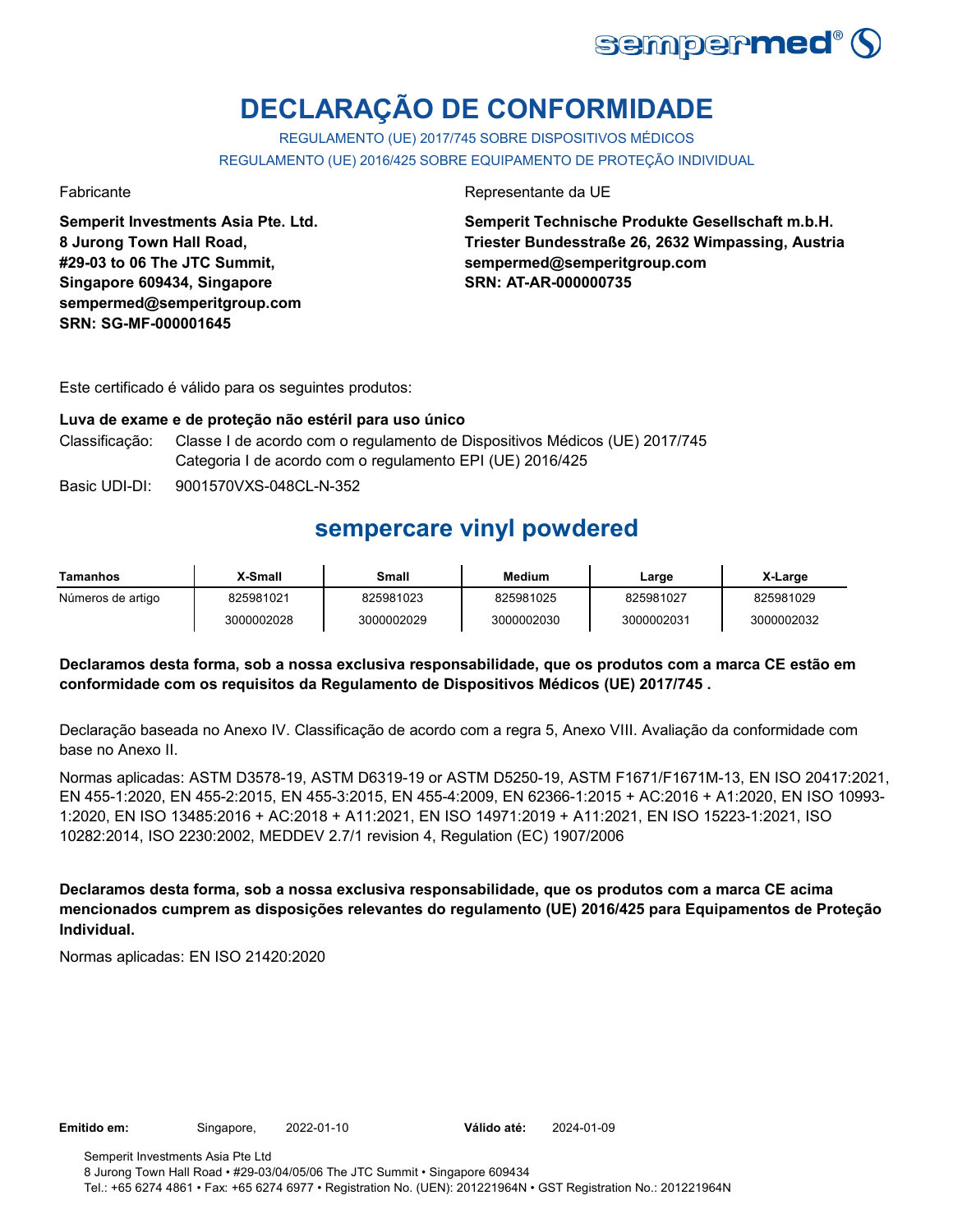

# **DEKLARATON OM ÖVERENSSTÄMMELSE**

FÖRORDNING (EU) 2017/745 MEDICINTEKNISKA PRODUKTER FÖRORDNING (EU) 2016/425 FÖR PERSONLIG SKYDDSUTRUSTNING

**Semperit Investments Asia Pte. Ltd. 8 Jurong Town Hall Road, #29-03 to 06 The JTC Summit, Singapore 609434, Singapore sempermed@semperitgroup.com SRN: SG-MF-000001645**

Tillverkare Behörig representant hos EU

**Semperit Technische Produkte Gesellschaft m.b.H. Triester Bundesstraße 26, 2632 Wimpassing, Austria sempermed@semperitgroup.com SRN: AT-AR-000000735**

Detta certifikat gäller följande produkt:

#### **Icke-steril inspektions- och skyddshandske för engångsanvändning**

Klassificering: Klass I enligt EU-förordning för medicintek-niska produkter (MD) (EU) 2017/745 Kategori I enligt EU-förordning för personlig skyddsutrustning (PPE) 2016/425

Basic UDI-DI: 9001570VXS-048CL-N-352

### **sempercare vinyl powdered**

| Storlekar    | X-Small    | Small      | <b>Medium</b> | ∟arge      | X-Large    |
|--------------|------------|------------|---------------|------------|------------|
| Artikelkoder | 825981021  | 825981023  | 825981025     | 825981027  | 825981029  |
|              | 3000002028 | 3000002029 | 3000002030    | 3000002031 | 3000002032 |

### **Vi förklarar härmed under eget exklusivt ansvar att ovan beskrivna, CE-markerade produkt stämmer överens med erforderliga i förordning för medicinska produkter (EU) 2017/745.**

Förklaring på grundval av bilaga IV. Klassificering enligt regel 5, bilaga VIII. Bedömningen av överensstämmelse grundar sig på bilaga II.

Tillämpade standarder: ASTM D3578-19, ASTM D6319-19 or ASTM D5250-19, ASTM F1671/F1671M-13, EN ISO 20417:2021, EN 455-1:2020, EN 455-2:2015, EN 455-3:2015, EN 455-4:2009, EN 62366-1:2015 + AC:2016 + A1:2020, EN ISO 10993-1:2020, EN ISO 13485:2016 + AC:2018 + A11:2021, EN ISO 14971:2019 + A11:2021, EN ISO 15223-1:2021, ISO 10282:2014, ISO 2230:2002, MEDDEV 2.7/1 revision 4, Regulation (EC) 1907/2006

### **Vi förklarar härmed under eget exklusivt ansvar att ovan beskrivna, CE-markerade produkt stämmer överens med tillämpliga bestämmelser i EU-förordningen 2016/425 för personlig skyddsutrustning.**

Tillämpade standarder: EN ISO 21420:2020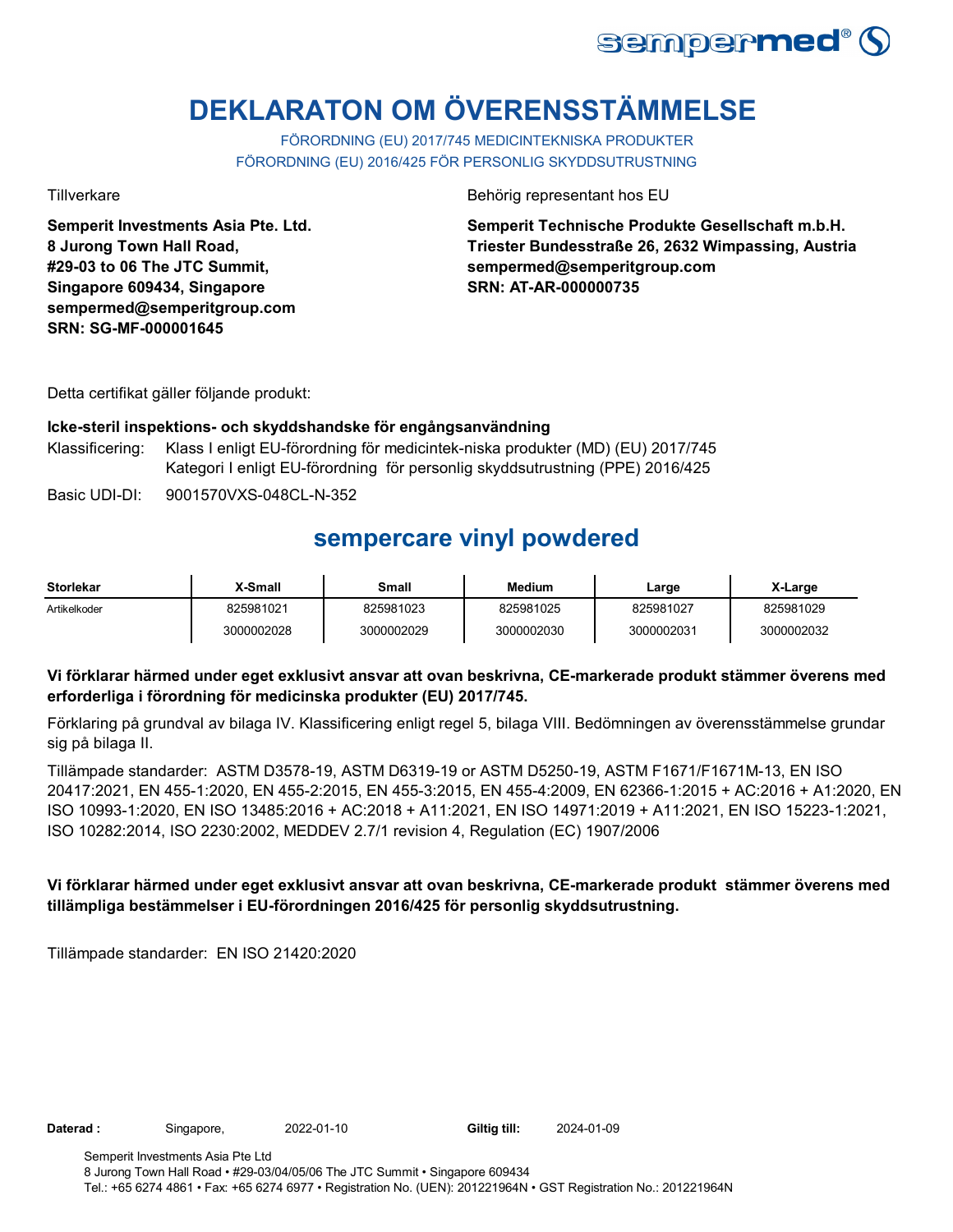

# **KONFORMITETSERKLÆRING**

FORORDNING (EU) 2017/745 OM MEDICINSK UDSTYR FORORDNING (EU) 2016/425 FOR PERSONLIGE VÆRNEMIDLER

Producent EU-befuldmægtigede

**Semperit Investments Asia Pte. Ltd. 8 Jurong Town Hall Road, #29-03 to 06 The JTC Summit, Singapore 609434, Singapore sempermed@semperitgroup.com SRN: SG-MF-000001645**

**Semperit Technische Produkte Gesellschaft m.b.H. Triester Bundesstraße 26, 2632 Wimpassing, Austria sempermed@semperitgroup.com SRN: AT-AR-000000735**

Dette certifikat er gyldigt for følgende produkter:

### **Ikke-steril undersøgelses- og beskyttelseshandske til engangsbrug**

- Klassificering: Klasse I jævnfør (EU) 2017/745 -forordningen for medicinsk udstyr Kategori I jævnfør PVM-lovgivningen (EU) 2016/425
- Basic UDI-DI: 9001570VXS-048CL-N-352

### **sempercare vinyl powdered**

| <b>Størrelser</b> | X-Small    | Small      | Medium     | Large      | X-Large    |
|-------------------|------------|------------|------------|------------|------------|
| Artikelnumre      | 825981021  | 825981023  | 825981025  | 825981027  | 825981029  |
|                   | 3000002028 | 3000002029 | 3000002030 | 3000002031 | 3000002032 |

### **Vi bekræfter hermed under fuldt ansvar, at de ovenfor nævnte CE-mærkede produkter stemmer overens med de krav i forordningen for medicinsk udstyr (EU) 2017/745.**

Erklæring på grundlag af bilag IV. Klassificering i henhold til regel 5, bilag VIII. Overensstemmelsesvurderingen er baseret på bilag II.

Anvendte standarder: ASTM D3578-19, ASTM D6319-19 or ASTM D5250-19, ASTM F1671/F1671M-13, EN ISO 20417:2021, EN 455-1:2020, EN 455-2:2015, EN 455-3:2015, EN 455-4:2009, EN 62366-1:2015 + AC:2016 + A1:2020, EN ISO 10993-1:2020, EN ISO 13485:2016 + AC:2018 + A11:2021, EN ISO 14971:2019 + A11:2021, EN ISO 15223- 1:2021, ISO 10282:2014, ISO 2230:2002, MEDDEV 2.7/1 revision 4, Regulation (EC) 1907/2006

### **Vi bekræfter hermed under fuldt ansvar, at de ovenfor nævnte CE-mærkede produkter stemmer overens med med de afgørende bestemmelser i forordningen (EU) 2016/425 for personlige værnemidler.**

Anvendte standarder: EN ISO 21420:2020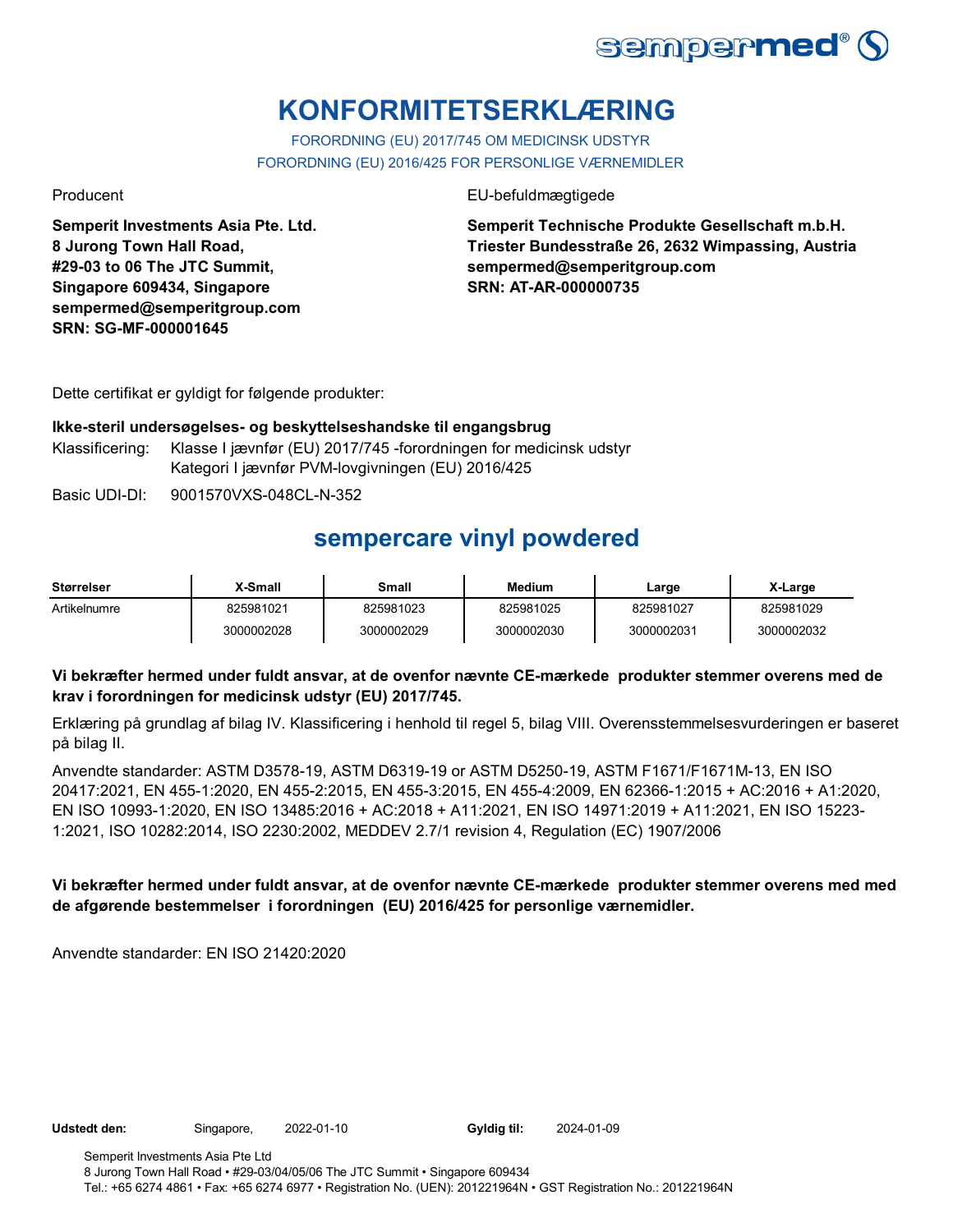

# **KONFORMITETSERKLÆRING**

FORORDNING FOR MEDISINSK UTSTYR (EU) 2017/745 FORORDNING (EU) 2016/425 OM PERSONLIG VERNEUTSTYR

**Semperit Investments Asia Pte. Ltd. 8 Jurong Town Hall Road, #29-03 to 06 The JTC Summit, Singapore 609434, Singapore sempermed@semperitgroup.com SRN: SG-MF-000001645**

Produsent Autorisert representant i EU

**Semperit Technische Produkte Gesellschaft m.b.H. Triester Bundesstraße 26, 2632 Wimpassing, Austria sempermed@semperitgroup.com SRN: AT-AR-000000735**

Dette sertifikatet er gyldig for følgende produkter:

#### **Ikke-steril undersøkelses- og beskyttelseshanske for engangsbruk**

- Klassifisering: Klasse I i henhold til forordning for medisinsk utstyr (EU) 2017/745 Kategori I i henhold til PVU-forordningen (EU) nr. 2016/425
- Basic UDI-DI: 9001570VXS-048CL-N-352

### **sempercare vinyl powdered**

| <b>Størrelser</b> | X-Small    | Small      | <b>Medium</b> | Large      | X-Large    |
|-------------------|------------|------------|---------------|------------|------------|
| Artikkelnumre     | 825981021  | 825981023  | 825981025     | 825981027  | 825981029  |
|                   | 3000002028 | 3000002029 | 3000002030    | 3000002031 | 3000002032 |

#### **Vi erklærer herved under eneansvar at det CE-merkede produktet oppfyller de kravene i Uredbet for medisinsk utstyr (EU) 2017/745.**

Erklæring basert på vedlegg IV. Klassifisering i henhold til regel nr. 5, vedlegg VIII. Samsvarsvurderingen er basert på vedlegg II.

Relevante standarder: ASTM D3578-19, ASTM D6319-19 or ASTM D5250-19, ASTM F1671/F1671M-13, EN ISO 20417:2021, EN 455-1:2020, EN 455-2:2015, EN 455-3:2015, EN 455-4:2009, EN 62366-1:2015 + AC:2016 + A1:2020, EN ISO 10993-1:2020, EN ISO 13485:2016 + AC:2018 + A11:2021, EN ISO 14971:2019 + A11:2021, EN ISO 15223- 1:2021, ISO 10282:2014, ISO 2230:2002, MEDDEV 2.7/1 revision 4, Regulation (EC) 1907/2006

#### **Vi erklærer herved under eneansvar at det CE-merkede produktet som er nevnt ovenfor oppfyller de relevante bestemmelsene i Forordning (EU) nr. 2016/425 om personlig verneutstyr.**

Relevante standarder: EN ISO 21420:2020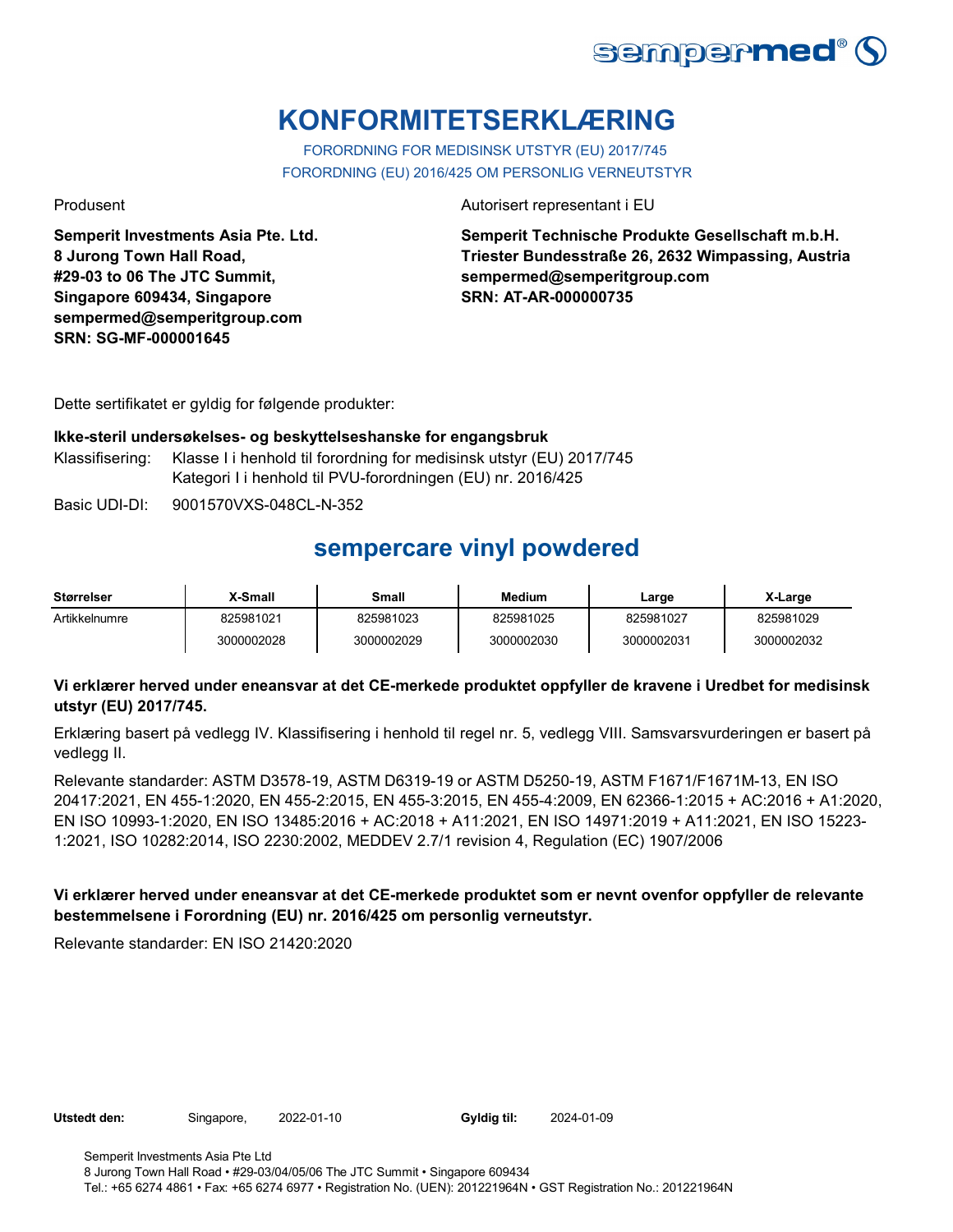

# **VAATIMUSTENMUKAISUUSVAKUUTUS**

LÄÄKINNÄLLISIÄ LAITTEITA KOSKEVA ASETUS (EU) 2017/745 HENKILÖNSUOJAIMISTA ANNETTU ASETUS (EU) 2016/425

**Semperit Investments Asia Pte. Ltd. 8 Jurong Town Hall Road, #29-03 to 06 The JTC Summit, Singapore 609434, Singapore sempermed@semperitgroup.com SRN: SG-MF-000001645**

Valmistaja EU:n valtuutettu edustaja

**Semperit Technische Produkte Gesellschaft m.b.H. Triester Bundesstraße 26, 2632 Wimpassing, Austria sempermed@semperitgroup.com SRN: AT-AR-000000735**

Tämä sertifikaatti koskee seuraavia tuotteita:

#### **Kertakäyttöinen ei-steriili tutkimus- ja suojakäsine**

Luokitus: Luokka I lääkinnällisiä laitteita koskevan asetuksen (EU) 2017/745 mukaisesti Luokka I henkilönsuojaimista annetun asetuksen (EU) 2016/425 mukaisesti

Basic UDI-DI: 9001570VXS-048CL-N-352

### **sempercare vinyl powdered**

| Koot         | X-Small    | Small      | <b>Medium</b> | Large      | X-Large    |
|--------------|------------|------------|---------------|------------|------------|
| Tuotenumerot | 825981021  | 825981023  | 825981025     | 825981027  | 825981029  |
|              | 3000002028 | 3000002029 | 3000002030    | 3000002031 | 3000002032 |

#### **Täten vahvistamme yksinomaisella vastuullamme, että CE-merkityt tuotteet vastaavat lääkinnällisiä laitteita koskevan asetuksen (EU) 2017/745 mukaisia vaatimuksia.**

Liitteeseen IV perustuva julistus. Luokitus liitteen VIII 5 säännön mukaisesti. Vaatimustenmukaisuuden arviointi perustuu liitteeseen II.

Sovelletut standardit: ASTM D3578-19, ASTM D6319-19 or ASTM D5250-19, ASTM F1671/F1671M-13, EN ISO 20417:2021, EN 455-1:2020, EN 455-2:2015, EN 455-3:2015, EN 455-4:2009, EN 62366-1:2015 + AC:2016 + A1:2020, EN ISO 10993-1:2020, EN ISO 13485:2016 + AC:2018 + A11:2021, EN ISO 14971:2019 + A11:2021, EN ISO 15223- 1:2021, ISO 10282:2014, ISO 2230:2002, MEDDEV 2.7/1 revision 4, Regulation (EC) 1907/2006

### **Täten vahvistamme yksinomaisella vastuullamme, että CE-merkityt tuotteet vastaavat henkilönsuojaimista annetun asetuksen (EU) 2016/425 mukaisia perustavanlaatuisia vaatimuksia.**

Sovelletut standardit: EN ISO 21420:2020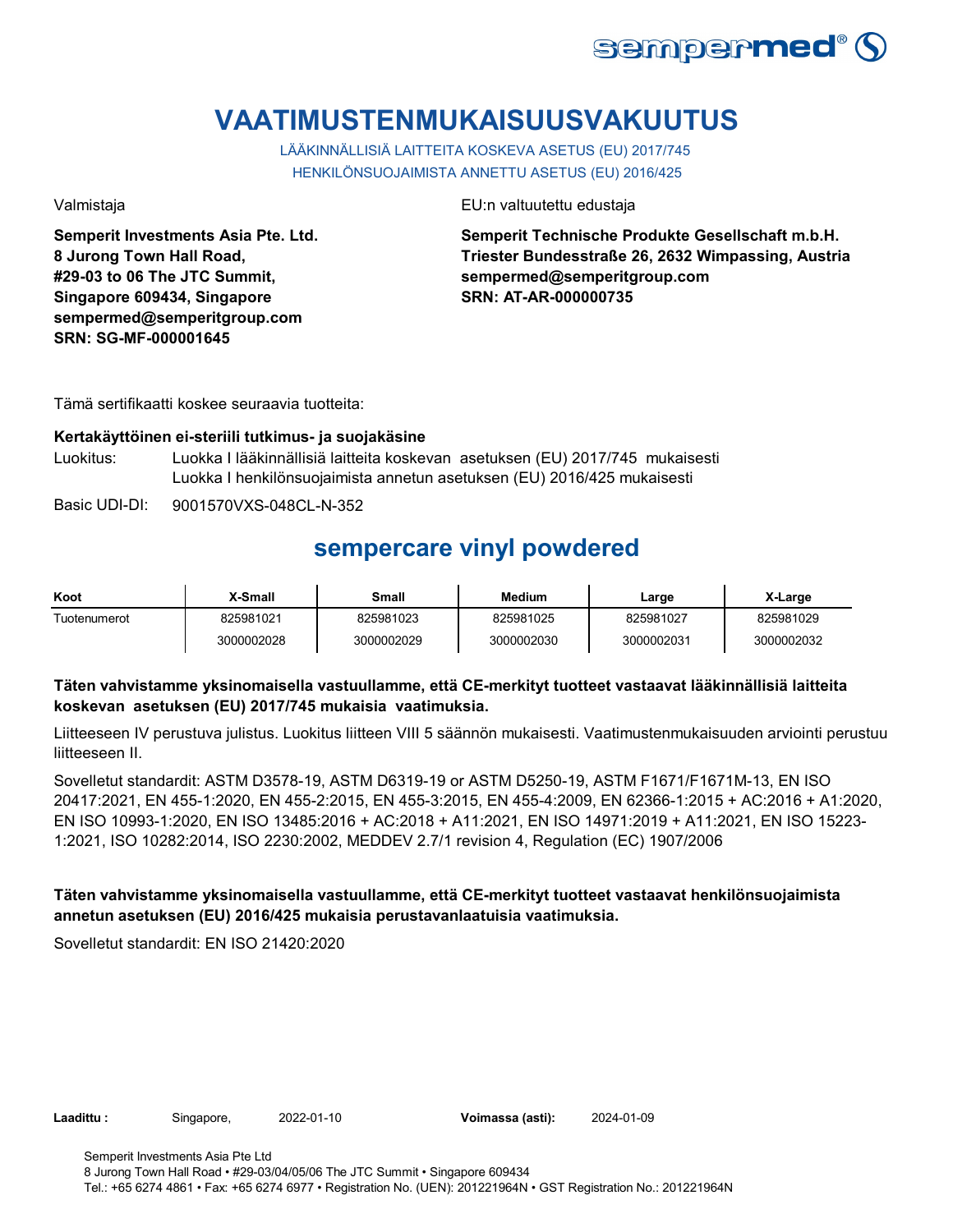

# **ATITIKTIES DEKLARACIJA**

REGLAMENTAS DĖL MEDICINOS PRIETAISŲ (ES) 2017/745 REGLAMENTAS (ES) 2016/425 DĖL ASMENINIŲ APSAUGOS PRIEMONIŲ

**Semperit Investments Asia Pte. Ltd. 8 Jurong Town Hall Road, #29-03 to 06 The JTC Summit, Singapore 609434, Singapore sempermed@semperitgroup.com SRN: SG-MF-000001645**

Gamintojas ES įgaliotas asmuo

**Semperit Technische Produkte Gesellschaft m.b.H. Triester Bundesstraße 26, 2632 Wimpassing, Austria sempermed@semperitgroup.com SRN: AT-AR-000000735**

Šis sertifikatas galioja toliau nurodytiems produktams:

### **Nesterilios vienkartinio naudojimo apžiūros ir apsauginės pirštinės**

Klasifikacija: I klasė pagal reglamentą dėl medicinos prietaisų (ES) 2017/745 I kategorija pagal reglamentą (ES) 2016/425 dėl asmeninių apsaugos priemonių

Basic UDI-DI: 9001570VXS-048CL-N-352

### **sempercare vinyl powdered**

| Dydžiai         | X-Small    | Small      | Medium     | Large      | X-Large    |
|-----------------|------------|------------|------------|------------|------------|
| Prekiu numeriai | 825981021  | 825981023  | 825981025  | 825981027  | 825981029  |
|                 | 3000002028 | 3000002029 | 3000002030 | 3000002031 | 3000002032 |

### **Prisiimdami visą atsakomybę šiuo dokumentu patvirtiname, kad CE paženklinti produktai atitinka reglamentą dėl medicinos prietaisų (ES) 2017/745 reikalavimus.**

Deklaracija, pagrįsta IV priedu. Klasifikavimas pagal VIII priedo 5 taisyklę. Atitikties įvertinimas pagal II priedą.

Taikomi standartai: ASTM D3578-19, ASTM D6319-19 or ASTM D5250-19, ASTM F1671/F1671M-13, EN ISO 20417:2021, EN 455-1:2020, EN 455-2:2015, EN 455-3:2015, EN 455-4:2009, EN 62366-1:2015 + AC:2016 + A1:2020, EN ISO 10993- 1:2020, EN ISO 13485:2016 + AC:2018 + A11:2021, EN ISO 14971:2019 + A11:2021, EN ISO 15223-1:2021, ISO 10282:2014, ISO 2230:2002, MEDDEV 2.7/1 revision 4, Regulation (EC) 1907/2006

**Prisiimdami visą atsakomybę, šiuo dokumentu patvirtiname, kad anksčiau paminėti CE paženklinti produktai atitinka svarbiausius reglamentą dėl asmeninių apsaugos priemonių (ES) 2016/425 reikalavimus.**

Taikomi standartai: EN ISO 21420:2020

**Išduota :** Singapore, 2022-01-10 **Galioja iki:** 2024-01-09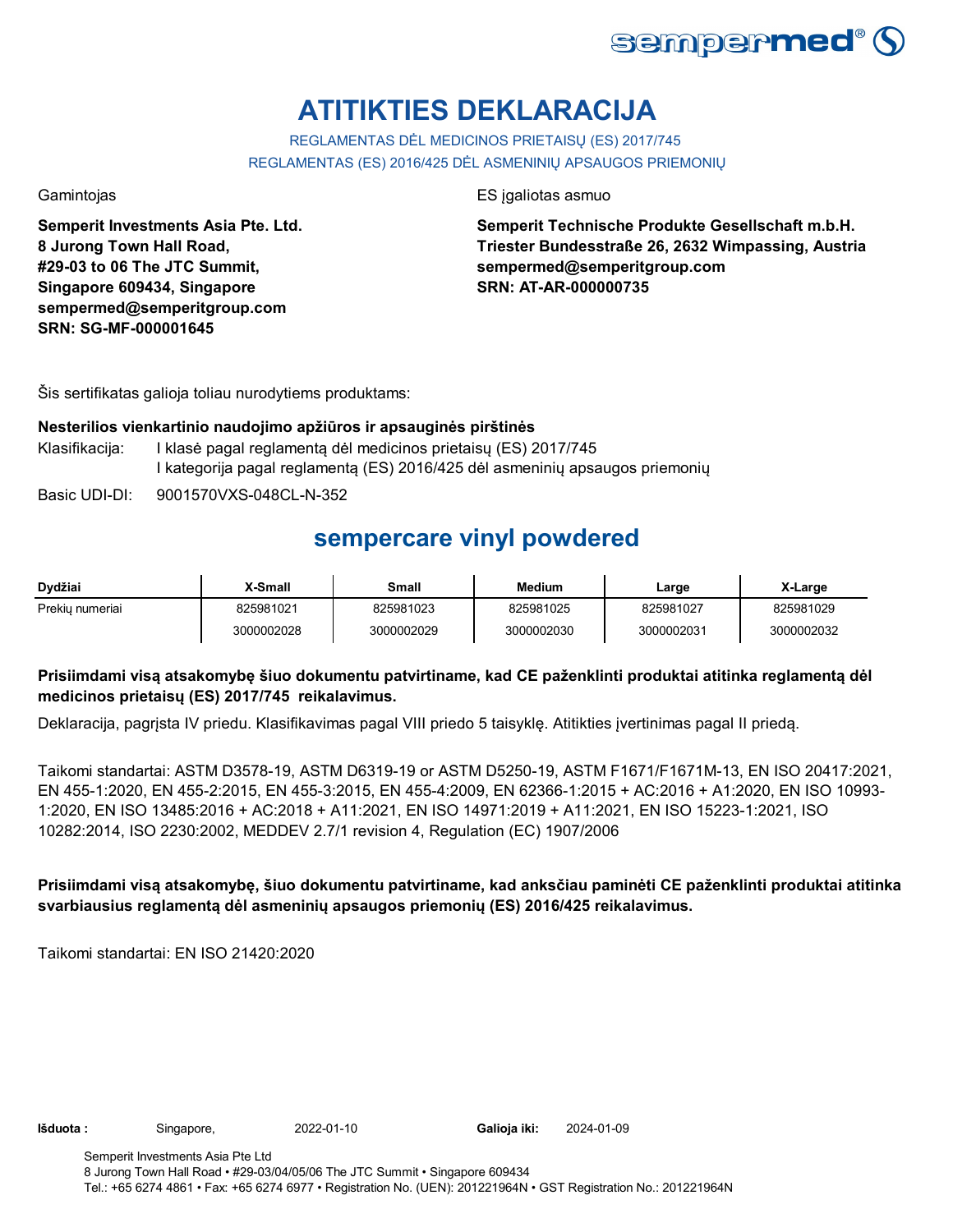

# **ATBILSTĪBAS DEKLARĀCIJA**

MEDICĪNAS IERĪČU REGULA (ES) 2017/745

REGULA (ES) 2016/425 PAR INDIVIDUĀLAJIEM AIZSARDZĪBAS LĪDZEKĻIEM

**Semperit Investments Asia Pte. Ltd. 8 Jurong Town Hall Road, #29-03 to 06 The JTC Summit, Singapore 609434, Singapore sempermed@semperitgroup.com SRN: SG-MF-000001645**

Likumīgais ražotājs Pilnvarotais pārstāvis ES

**Semperit Technische Produkte Gesellschaft m.b.H. Triester Bundesstraße 26, 2632 Wimpassing, Austria sempermed@semperitgroup.com SRN: AT-AR-000000735**

Šis sertifikāts ir derīgs šādam produktam:

#### **Nesterili izmeklēšanas aizsargcimdi vienreizējai lietošanai**

Klasifikācija: I klase saskaņā ar medicīnas ierīču Regulu (ES) 2017/745 I kategorija saskaņā ar IAL Regulu (ES) 2016/425

Basic UDI-DI: 9001570VXS-048CL-N-352

### **sempercare vinyl powdered**

| Izmēri          | X-Small    | Small      | <b>Medium</b> | Large      | X-Large    |
|-----------------|------------|------------|---------------|------------|------------|
| Artikula numurs | 825981021  | 825981023  | 825981025     | 825981027  | 825981029  |
|                 | 3000002028 | 3000002029 | 3000002030    | 3000002031 | 3000002032 |

### **Ar šo mēs apliecinām, ka iepriekš aprakstītais produkts ar CE marķējumu atbilst medicīnas ierīču (ES) 2017/745 regulas prasībām.**

Deklarācija, pamatojoties uz IV pielikumu. Klasifikācija saskaņā ar VIII pielikuma 5. noteikumu. Atbilstības novērtēšanas pamatā ir II pielikums.

Piemērotie standarti: ASTM D3578-19, ASTM D6319-19 or ASTM D5250-19, ASTM F1671/F1671M-13, EN ISO 20417:2021, EN 455-1:2020, EN 455-2:2015, EN 455-3:2015, EN 455-4:2009, EN 62366-1:2015 + AC:2016 + A1:2020, EN ISO 10993-1:2020, EN ISO 13485:2016 + AC:2018 + A11:2021, EN ISO 14971:2019 + A11:2021, EN ISO 15223- 1:2021, ISO 10282:2014, ISO 2230:2002, MEDDEV 2.7/1 revision 4, Regulation (EC) 1907/2006

### **Ar šo mēs apliecinām, ka iepriekš aprakstītais produkts ar CE marķējumu atbilst Regulas (ES) 2016/425 par individuālajiem aizsardzības līdzekļiem piemērojamajiem noteikumiem.**

Piemērotie standarti: EN ISO 21420:2020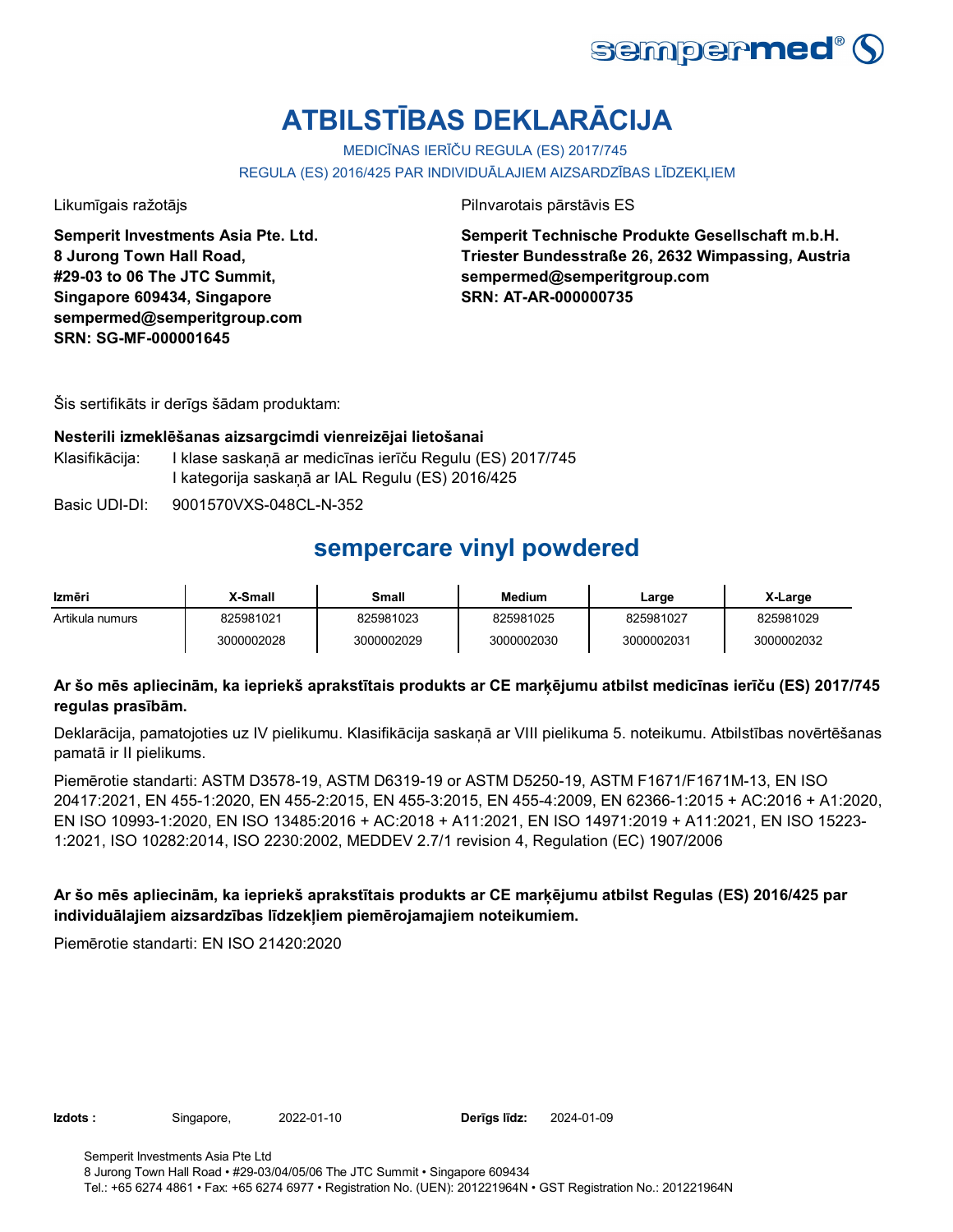

# **VASTAVUSDEKLARATSIOON**

MEDITSIINITOODETE MÄÄRUS (EL) 2017/745 ISIKUKAITSEVAHENDITE MÄÄRUS (EL) 2016/425

**Semperit Investments Asia Pte. Ltd. 8 Jurong Town Hall Road, #29-03 to 06 The JTC Summit, Singapore 609434, Singapore sempermed@semperitgroup.com SRN: SG-MF-000001645**

Tootja Volitatud esindaja EL-is

**Semperit Technische Produkte Gesellschaft m.b.H. Triester Bundesstraße 26, 2632 Wimpassing, Austria sempermed@semperitgroup.com SRN: AT-AR-000000735**

See sertifikaat kehtib järgmistele toodetele:

#### **Mittesteriilne läbivaatus- ja kaitsekinnas ühekordseks kasutuseks**

Klassifikatsioon: I klass kooskõlas meditsiinitoodete määrusega (EU) 2017/745 I kategooria kooskõlas isikukaitsevahendite määrusega (EL) 2016/425

Basic UDI-DI: 9001570VXS-048CL-N-352

### **sempercare vinyl powdered**

| Suurused     | X-Small    | Small      | <b>Medium</b> | Large      | X-Large    |
|--------------|------------|------------|---------------|------------|------------|
| Tootenumbrid | 825981021  | 825981023  | 825981025     | 825981027  | 825981029  |
|              | 3000002028 | 3000002029 | 3000002030    | 3000002031 | 3000002032 |

#### **Kinnitame oma ainuvastutusel, et CE-märgisega tooted on kooskõlas meditsiinitoodete määruse (EU) 2017/745 nõuetega.**

Deklaratsioon põhineb IV lisal. Klassifikatsioon kooskõlas VIII lisa 5. reegliga. Vastavushindamine põhineb II lisal.

Kohaldatud normid: ASTM D3578-19, ASTM D6319-19 or ASTM D5250-19, ASTM F1671/F1671M-13, EN ISO 20417:2021, EN 455-1:2020, EN 455-2:2015, EN 455-3:2015, EN 455-4:2009, EN 62366-1:2015 + AC:2016 + A1:2020, EN ISO 10993- 1:2020, EN ISO 13485:2016 + AC:2018 + A11:2021, EN ISO 14971:2019 + A11:2021, EN ISO 15223-1:2021, ISO 10282:2014, ISO 2230:2002, MEDDEV 2.7/1 revision 4, Regulation (EC) 1907/2006

#### **Kinnitame oma ainuvastutusel, et eespool nimetatud CE-märgistusega tooted on kooskõlas isikukaitsevahendite määruse (EL) 2016/425 põhisätetega.**

Kohaldatud normid: EN ISO 21420:2020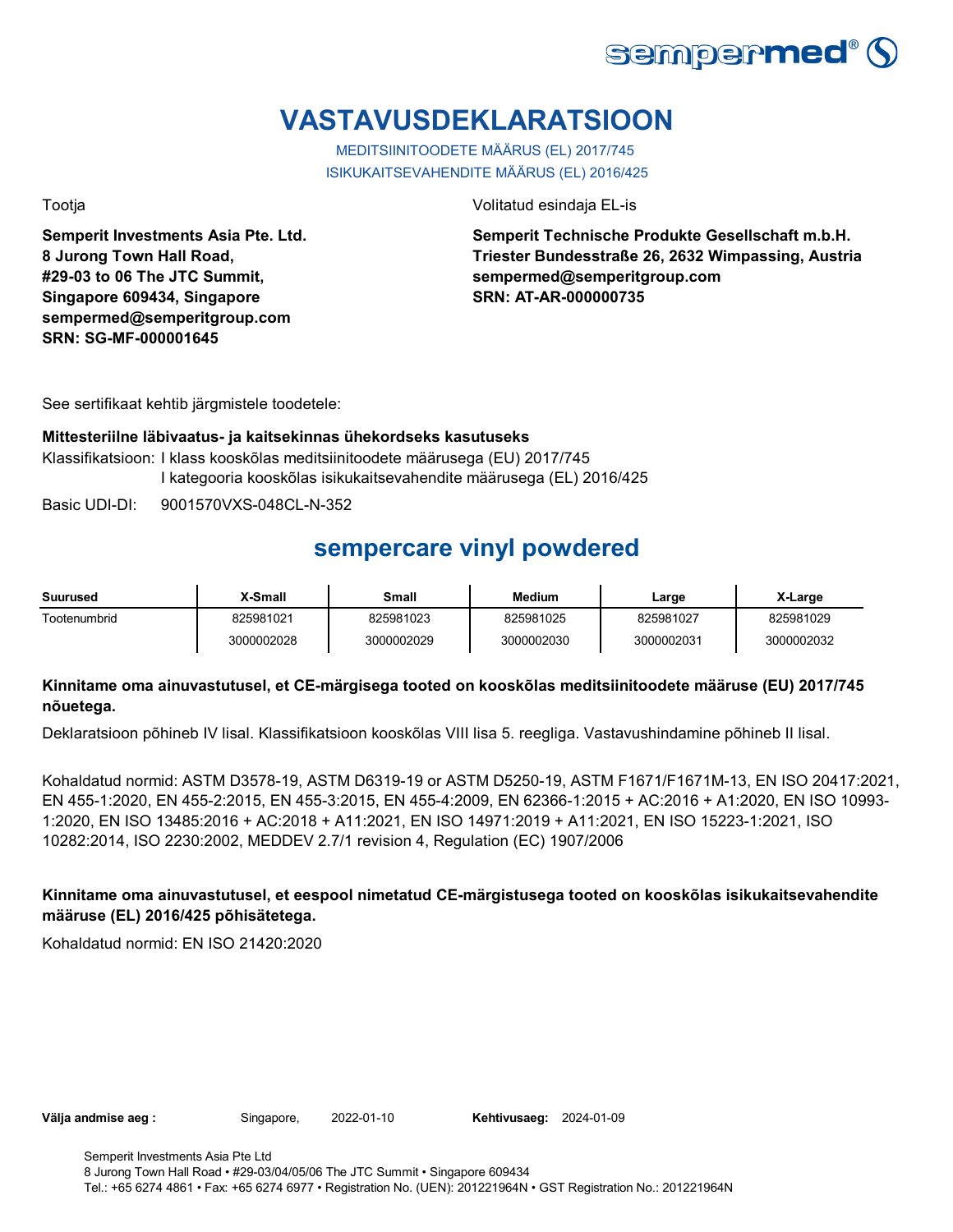

# **PROHLÁŠENÍ O SHODĚ**

NAŘÍZENÍ O ZDRAVOTNICKÝCH PROSTŘEDCÍCH (EU) 2017/745 NAŘÍZENÍ (EU) 2016/425 PRO OSOBNÍ OCHRANNÉ PROSTŘEDKY

**Semperit Investments Asia Pte. Ltd. 8 Jurong Town Hall Road, #29-03 to 06 The JTC Summit, Singapore 609434, Singapore sempermed@semperitgroup.com SRN: SG-MF-000001645**

Výrobce EU zplnomocněný zástupce

**Semperit Technische Produkte Gesellschaft m.b.H. Triester Bundesstraße 26, 2632 Wimpassing, Austria sempermed@semperitgroup.com SRN: AT-AR-000000735**

Tento certifikát je platný pro následující produkty:

#### **Nesterilní vyšetřovací a ochranné rukavice pro jednorázové použití**

Klasifikace Třída I podle nařízení o zdravotnických prostředcích (EU) 2017/745 Kategorie I podle nařízení o OOP (EU) 2016/425

Basic UDI-DI: 9001570VXS-048CL-N-352

## **sempercare vinyl powdered**

| Velikosti      | X-Small    | Small      | <b>Medium</b> | Large      | X-Large    |
|----------------|------------|------------|---------------|------------|------------|
| Číslo produktu | 825981021  | 825981023  | 825981025     | 825981027  | 825981029  |
|                | 3000002028 | 3000002029 | 3000002030    | 3000002031 | 3000002032 |

### **Tímto potvrzujeme s výlučnou odpovědností, že produkty označené CE souhlasí se požadavky nařízení o zdravotnických prostředcích (EU) 2017/745.**

Prohlášení na základě přílohy IV. Klasifikace podle pravidla 5 přílohy VIII. Posouzení shody je založeno na příloze II.

Použité normy: ASTM D3578-19, ASTM D6319-19 or ASTM D5250-19, ASTM F1671/F1671M-13, EN ISO 20417:2021, EN 455-1:2020, EN 455-2:2015, EN 455-3:2015, EN 455-4:2009, EN 62366-1:2015 + AC:2016 + A1:2020, EN ISO 10993- 1:2020, EN ISO 13485:2016 + AC:2018 + A11:2021, EN ISO 14971:2019 + A11:2021, EN ISO 15223-1:2021, ISO 10282:2014, ISO 2230:2002, MEDDEV 2.7/1 revision 4, Regulation (EC) 1907/2006

**Tímto potvrzujeme s výlučnou odpovědností, že výše uvedené produkty označené jako CE souhlasí s příslušnými ustanoveními nařízení (EU) 2016/425 pro Osobní ochranné prostředky.**

Použité normy: EN ISO 21420:2020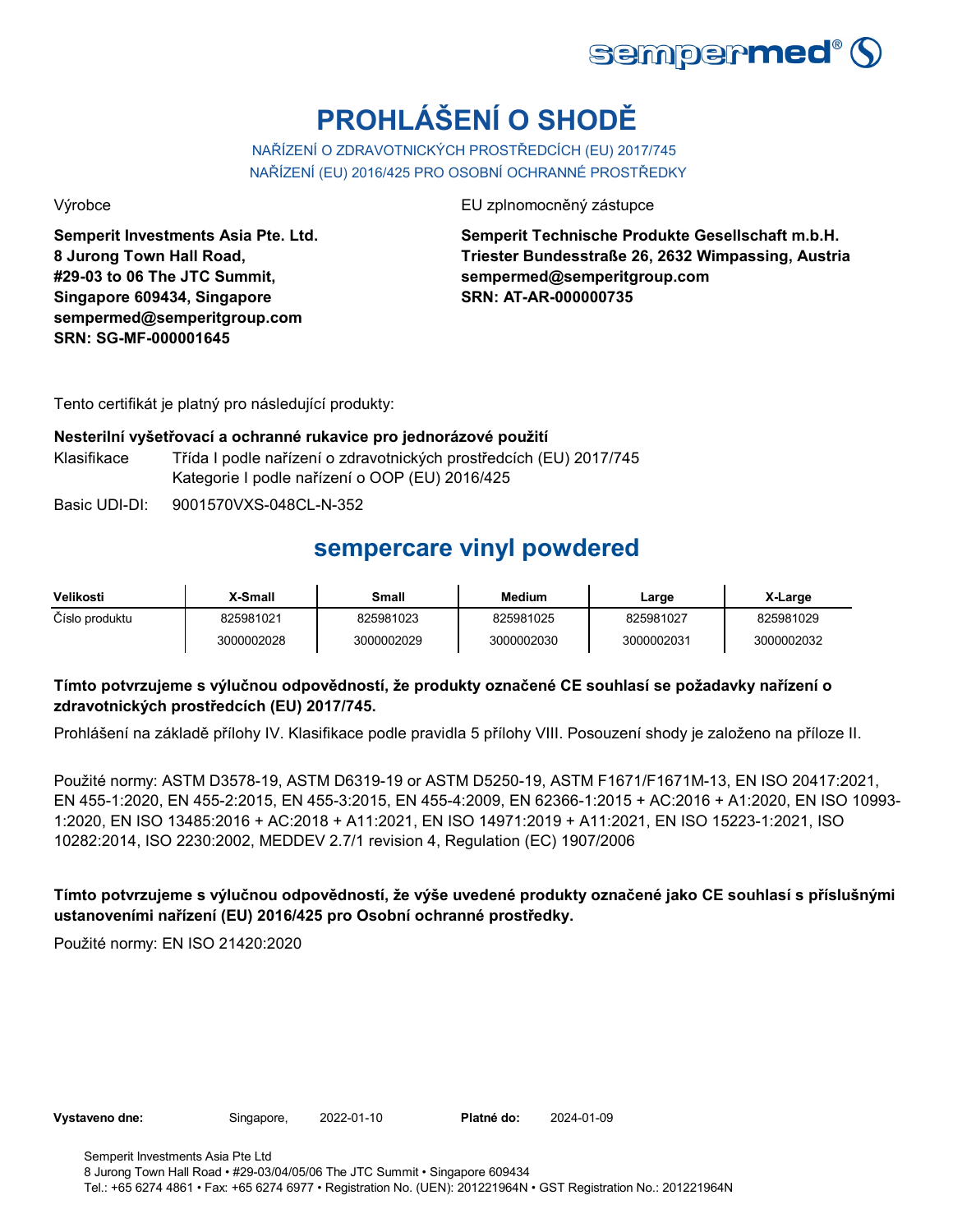

# **VYHLÁSENIE O ZHODE**

NARIADENIE (EU) 2017/745 O ZDRAVOTNÍCKYCH POMÔCKACH NARIADENIE (EÚ) 2016/425 O OSOBNÝCH OCHRANNÝCH PROSTRIEDKOCH

Výrobca Splnomocnenec pre EÚ

**Semperit Investments Asia Pte. Ltd. 8 Jurong Town Hall Road, #29-03 to 06 The JTC Summit, Singapore 609434, Singapore sempermed@semperitgroup.com SRN: SG-MF-000001645**

**Semperit Technische Produkte Gesellschaft m.b.H. Triester Bundesstraße 26, 2632 Wimpassing, Austria sempermed@semperitgroup.com SRN: AT-AR-000000735**

Tento certifikát je platný pre nasledujúce body:

#### **Nesterilné vyšetrovacie a ochranné rukavice na jedno použitie**

- Klasifikácia: Trieda I podľa Nariadenia (EU) 2017/745 o zdravotníckych pomôckach Kategória I podľa Nariadenia o osobných ochranných pomôckach (EU) 2016/425
- Basic UDI-DI: 9001570VXS-048CL-N-352

## **sempercare vinyl powdered**

| <b>Veľkosti</b> | <b>X-Small</b> | Small      | Medium     | Large      | X-Large    |
|-----------------|----------------|------------|------------|------------|------------|
| Výrobné čísla   | 825981021      | 825981023  | 825981025  | 825981027  | 825981029  |
|                 | 3000002028     | 3000002029 | 3000002030 | 3000002031 | 3000002032 |

#### **Týmto vo svojej výhradnej zodpovednosti potvrdzujeme, že výrobky označené symbolom CE sú v súlade so požiadavkami Nariadenia (EU) 2017/745 o zdravotníckych pomôckach.**

Vyhlásenie na základe prílohy IV. Klasifikácia podľa pravidla 5 prílohy VIII. Posudzovanie zhody je založené na prílohe II.

Súvisiace normy: ASTM D3578-19, ASTM D6319-19 or ASTM D5250-19, ASTM F1671/F1671M-13, EN ISO 20417:2021, EN 455-1:2020, EN 455-2:2015, EN 455-3:2015, EN 455-4:2009, EN 62366-1:2015 + AC:2016 + A1:2020, EN ISO 10993- 1:2020, EN ISO 13485:2016 + AC:2018 + A11:2021, EN ISO 14971:2019 + A11:2021, EN ISO 15223-1:2021, ISO 10282:2014, ISO 2230:2002, MEDDEV 2.7/1 revision 4, Regulation (EC) 1907/2006

### **Týmto vo svojej výhradnej zodpovednosti potvrdzujeme, že výrobky označené symbolom CE sú v súlade so smerodajnými ustanoveniami Nariadenia (EÚ) 2016/425 o osobných ochranných prostriedkoch.**

Súvisiace normy: EN ISO 21420:2020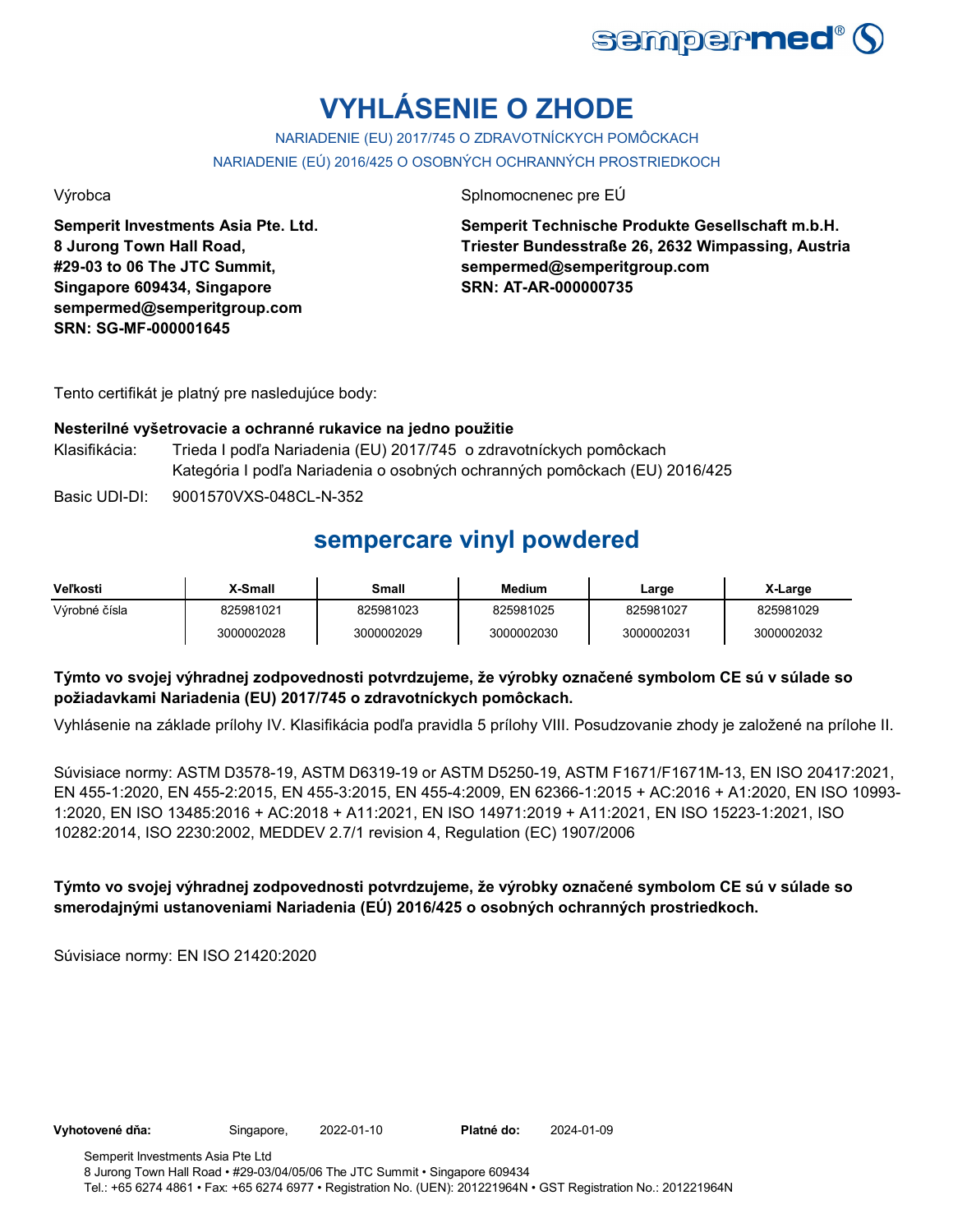

# **MEGFELELŐSÉGI NYILATKOZAT**

ORVOSTECHNIKAI ESZKÖZÖKRŐL SZÓLÓ (EU) 2017/745 RENDELET EGYÉNI VÉDŐESZKÖZÖKRŐL SZÓLÓ (EU) 2016/425 RENDELET

**Semperit Investments Asia Pte. Ltd. 8 Jurong Town Hall Road, #29-03 to 06 The JTC Summit, Singapore 609434, Singapore sempermed@semperitgroup.com SRN: SG-MF-000001645**

Gyártó EU-meghatalmazott

**Semperit Technische Produkte Gesellschaft m.b.H. Triester Bundesstraße 26, 2632 Wimpassing, Austria sempermed@semperitgroup.com SRN: AT-AR-000000735**

Ez a tanúsítvány a következő termékekre érvényes:

#### **Egyszer használatos, nem steril vizsgálati- és védőkesztyű**

- Osztályozás: I. osztály az orvostechnikai eszközökről szóló (EU) 2017/745 rendelet szerint I. kategória az egyéni védőeszközökről szóló (EU) 2016/425 rendelet szerint
- Basic UDI-DI: 9001570VXS-048CL-N-352

## **sempercare vinyl powdered**

| Méretek    | X-Small    | Small      | <b>Medium</b> | Large      | X-Large    |
|------------|------------|------------|---------------|------------|------------|
| Cikkszámok | 825981021  | 825981023  | 825981025     | 825981027  | 825981029  |
|            | 3000002028 | 3000002029 | 3000002030    | 3000002031 | 3000002032 |

### **Ezennel kizárólagos felelősségünk mellett kijelentjük, hogy a CE jelzésű termékek eszközökről szóló (EU) 2017/745 rendelet alapvető előírásainak.**

Con la presente, dichiariamo sotto la nostra esclusiva responsabilità che il prodotto con marchio CE sopra descritto soddisfa i requisiti del regolamento sui dispositivi medici (UE) 2017/745 .

Alkalmazott szabványok: ASTM D3578-19, ASTM D6319-19 or ASTM D5250-19, ASTM F1671/F1671M-13, EN ISO 20417:2021, EN 455-1:2020, EN 455-2:2015, EN 455-3:2015, EN 455-4:2009, EN 62366-1:2015 + AC:2016 + A1:2020, EN ISO 10993-1:2020, EN ISO 13485:2016 + AC:2018 + A11:2021, EN ISO 14971:2019 + A11:2021, EN ISO 15223- 1:2021, ISO 10282:2014, ISO 2230:2002, MEDDEV 2.7/1 revision 4, Regulation (EC) 1907/2006

### **Ezennel kizárólagos felelősségünk mellett kijelentjük, hogy a fent említett CE jelzésű termékek megfelelnek az egyéni védőeszközökre irányuló 2016/425/EU rendelet vonatkozó előírásainak.**

Alkalmazott szabványok: EN ISO 21420:2020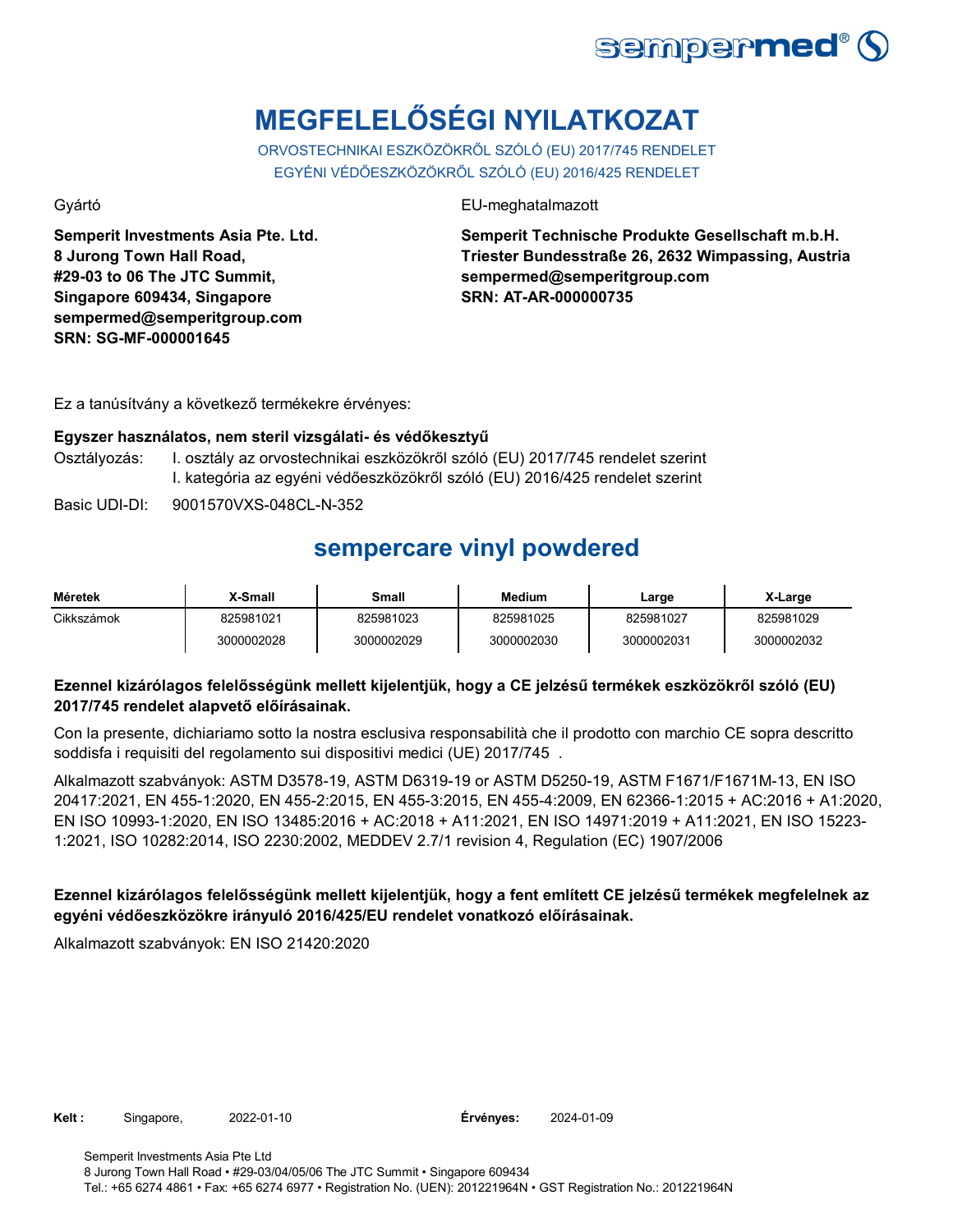

# **IZJAVA O SKLADNOSTI**

### UREDBA O MEDICINSKIH PRIPOMOČKIH (EU) 2017/745/EGS

UREDBA (EU) 2016/425 ZA OSEBNO VAROVALNO OPREMO

**Semperit Investments Asia Pte. Ltd. 8 Jurong Town Hall Road, #29-03 to 06 The JTC Summit, Singapore 609434, Singapore sempermed@semperitgroup.com SRN: SG-MF-000001645**

Proizvajalec Pooblaščen zastopnik EU

**Semperit Technische Produkte Gesellschaft m.b.H. Triester Bundesstraße 26, 2632 Wimpassing, Austria sempermed@semperitgroup.com SRN: AT-AR-000000735**

To potrdilo velja za naslednje izdelke:

#### **Nesterilne zaščitne rokavice in rokavice za preglede za enkratno uporabo**

Klasifikacija: Razred I v skladu z Uredbo o medicinskih pripomočkih (EU) 2017/745/EGS Kategorija I v skladu z Uredbo OVO (EU) 2016/425

Basic UDI-DI: 9001570VXS-048CL-N-352

### **sempercare vinyl powdered**

| Velikosti         | X-Small    | Small      | <b>Medium</b> | Large      | X-Large    |
|-------------------|------------|------------|---------------|------------|------------|
| Stevilke izdelkov | 825981021  | 825981023  | 825981025     | 825981027  | 825981029  |
|                   | 3000002028 | 3000002029 | 3000002030    | 3000002031 | 3000002032 |

### **S to izključno odgovornostjo izjavljamo, da so izdelki z oznako CE v skladu z zahtevami Uredbe za medicinske pripomočke (EU) 2017/745.**

Izjava na podlagi Priloge IV. Razvrstitev v skladu s Prilogo VIII k Pravilniku 5. Ocenjevanje skladnosti temelji na Prilogi II.

Uporabljeni standardi: ASTM D3578-19, ASTM D6319-19 or ASTM D5250-19, ASTM F1671/F1671M-13, EN ISO 20417:2021, EN 455-1:2020, EN 455-2:2015, EN 455-3:2015, EN 455-4:2009, EN 62366-1:2015 + AC:2016 + A1:2020, EN ISO 10993-1:2020, EN ISO 13485:2016 + AC:2018 + A11:2021, EN ISO 14971:2019 + A11:2021, EN ISO 15223- 1:2021, ISO 10282:2014, ISO 2230:2002, MEDDEV 2.7/1 revision 4, Regulation (EC) 1907/2006

### **S to izključno odgovornostjo izjavljamo, da so zgoraj navedeni izdelki z oznako CE v skladu z bistvenimi zahtevami Uredbe (EU) 2016/425 za osebno varovalno opremo.**

Uporabljeni standardi: EN ISO 21420:2020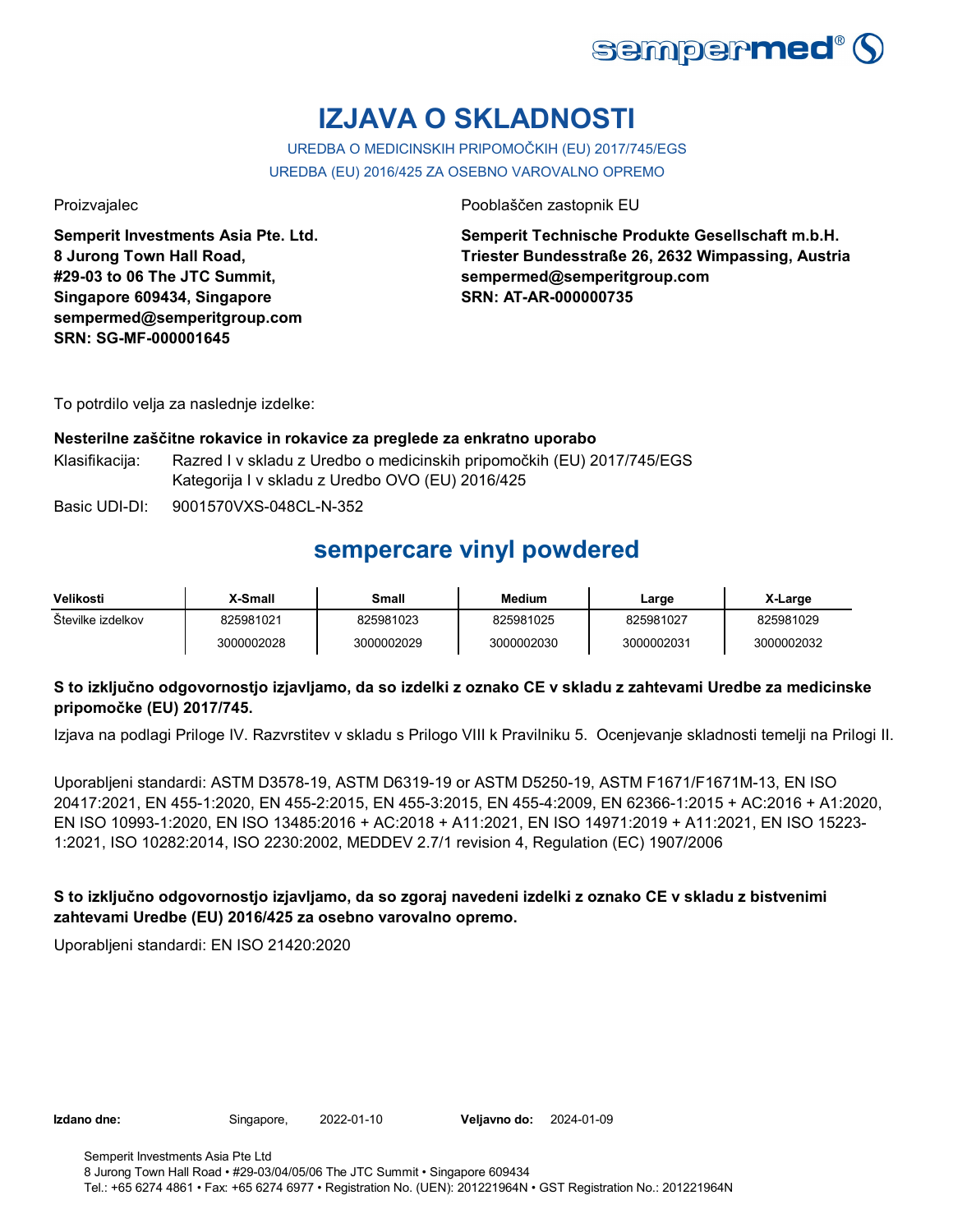

# **IZJAVA O SUKLADNOSTI**

UREDBA O MEDICINSKIM PROIZVODIMA (EU) 2017/745 UREDBA (EU) 2016/425 O OSOBNOJ ZAŠTITNOJ OPREMI

**Semperit Investments Asia Pte. Ltd. 8 Jurong Town Hall Road, #29-03 to 06 The JTC Summit, Singapore 609434, Singapore sempermed@semperitgroup.com SRN: SG-MF-000001645**

Proizvođač Ovlašteni predstavnik u EU

**Semperit Technische Produkte Gesellschaft m.b.H. Triester Bundesstraße 26, 2632 Wimpassing, Austria sempermed@semperitgroup.com SRN: AT-AR-000000735**

Ovaj certifikat vrijedi za sljedeće proizvode:

#### **Nesterilne zaštitne rukavice za pregled za jednokratnu uporabu**

Klasifikacija: Klasa I. prema Direktivi o medicinskim proizvodima (EU) 2017/745 Kategorija I. prema Uredbi o osobnoj zaštitnoj opremi (EU) 2016/425

Basic UDI-DI: 9001570VXS-048CL-N-352

### **sempercare vinyl powdered**

| Veličine    | X-Small    | Small      | Medium     | Large      | X-Large    |
|-------------|------------|------------|------------|------------|------------|
| Br. artikla | 825981021  | 825981023  | 825981025  | 825981027  | 825981029  |
|             | 3000002028 | 3000002029 | 3000002030 | 3000002031 | 3000002032 |

#### **Ovim putem izjavljujemo pod punom odgovornošću da su proizvodi s CE oznakom sukladni s zahtjevima Uredbe o medicinskim proizvodima (EU) 2017/745.**

Izjava se temelji na Prilogu IV. Klasifikacija prema pravilu 5, Prilog VIII. Ocjenjivanje sukladnosti prema Prilogu II.

Primijenjene norme: ASTM D3578-19, ASTM D6319-19 or ASTM D5250-19, ASTM F1671/F1671M-13, EN ISO 20417:2021, EN 455-1:2020, EN 455-2:2015, EN 455-3:2015, EN 455-4:2009, EN 62366-1:2015 + AC:2016 + A1:2020, EN ISO 10993-1:2020, EN ISO 13485:2016 + AC:2018 + A11:2021, EN ISO 14971:2019 + A11:2021, EN ISO 15223- 1:2021, ISO 10282:2014, ISO 2230:2002, MEDDEV 2.7/1 revision 4, Regulation (EC) 1907/2006

**Ovim putem izjavljujemo pod punom odgovornošću da su prethodno navedeni proizvodi s CE oznakom sukladni s mjerodavnim odredbama Uredbe (EU) 2016/425 o osobnoj zaštitnoj opremi.**

Primijenjene norme: EN ISO 21420:2020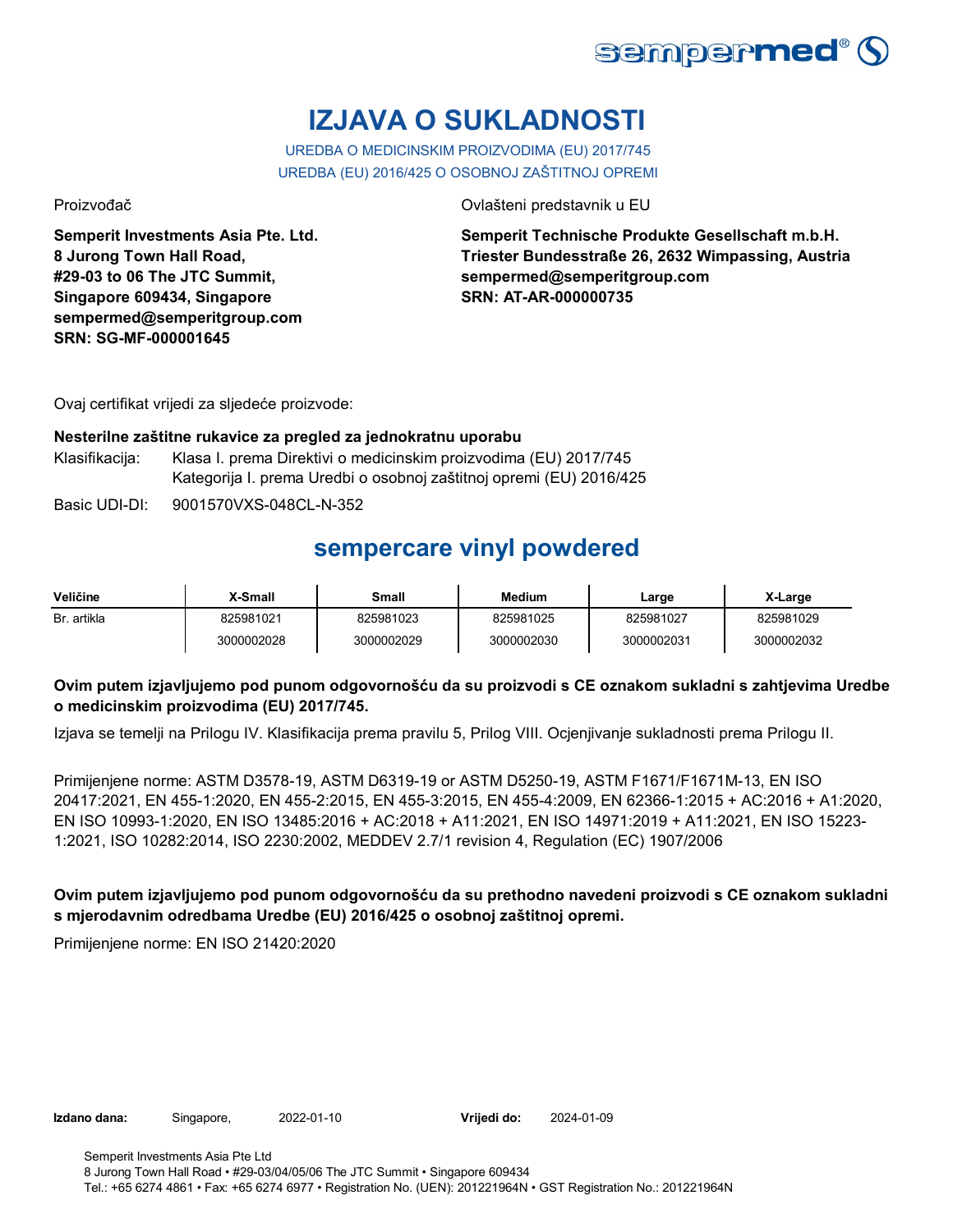

# **DEKLARACJA ZGODNOŚCI**

ROZPORZĄDZENIE W SPRAWIE WYROBÓW MEDYCZNYCH (UE) 2017/745 ROZPORZĄDZENIE W SPRAWIE ŚRODKÓW OCHRONY INDYWIDUALNEJ (UE) 2016/425

**Semperit Investments Asia Pte. Ltd. 8 Jurong Town Hall Road, #29-03 to 06 The JTC Summit, Singapore 609434, Singapore sempermed@semperitgroup.com SRN: SG-MF-000001645**

Producent Autoryzowany przedstawiciel w UE

**Semperit Technische Produkte Gesellschaft m.b.H. Triester Bundesstraße 26, 2632 Wimpassing, Austria sempermed@semperitgroup.com SRN: AT-AR-000000735**

Niniejszy certyfikat obowiązuje w odniesieniu do następującego produktu:

#### **Niesterylne rękawice medyczne i ochronne jednorazowego użytku**

Klasyfikacja: Klasa I zgodnie z rozporządzeniem (UE) 2017/745 w sprawie wyrobów medycznych Kategoria I zgodnie z rozporządzeniem (UE) 2016/425 w sprawie środków ochrony indywidualnej

Basic UDI-DI: 9001570VXS-048CL-N-352

### **sempercare vinyl powdered**

| Rozmiary         | ∡-Small    | Small      | <b>Medium</b> | Large      | X-Large    |
|------------------|------------|------------|---------------|------------|------------|
| Numery artykułów | 825981021  | 825981023  | 825981025     | 825981027  | 825981029  |
|                  | 3000002028 | 3000002029 | 3000002030    | 3000002031 | 3000002032 |

#### **Niniejszym oświadczamy, na naszą wyłączną odpowiedzialność, że opisany powyżej produkt z oznakowaniem CE jest zgodny z wymogami rozporządzenia w sprawie wyrobów medycznych (UE) 2017/745.**

Deklaracja na podstawie załącznika IV. Klasyfikacja jest zgodna z zasadą 5, załącznik VIII. Ocenę zgodności przeprowadza się na podstawie załącznika II.

Zastosowane normy: ASTM D3578-19, ASTM D6319-19 or ASTM D5250-19, ASTM F1671/F1671M-13, EN ISO 20417:2021, EN 455-1:2020, EN 455-2:2015, EN 455-3:2015, EN 455-4:2009, EN 62366-1:2015 + AC:2016 + A1:2020, EN ISO 10993-1:2020, EN ISO 13485:2016 + AC:2018 + A11:2021, EN ISO 14971:2019 + A11:2021, EN ISO 15223-1:2021, ISO 10282:2014, ISO 2230:2002, MEDDEV 2.7/1 revision 4, Regulation (EC) 1907/2006

#### **Na własną odpowiedzialność oświadczamy niniejszym, że opisany powyżej produkt z oznakowaniem CE jest zgodny z obowiązującymi przepisami rozporządzenia (UE) 2016/425 w sprawie środków ochrony indywidualnej.**

Zastosowane normy: EN ISO 21420:2020

**Data wydania:** Singapore, 2022-01-10 **Data ważności:** 2024-01-09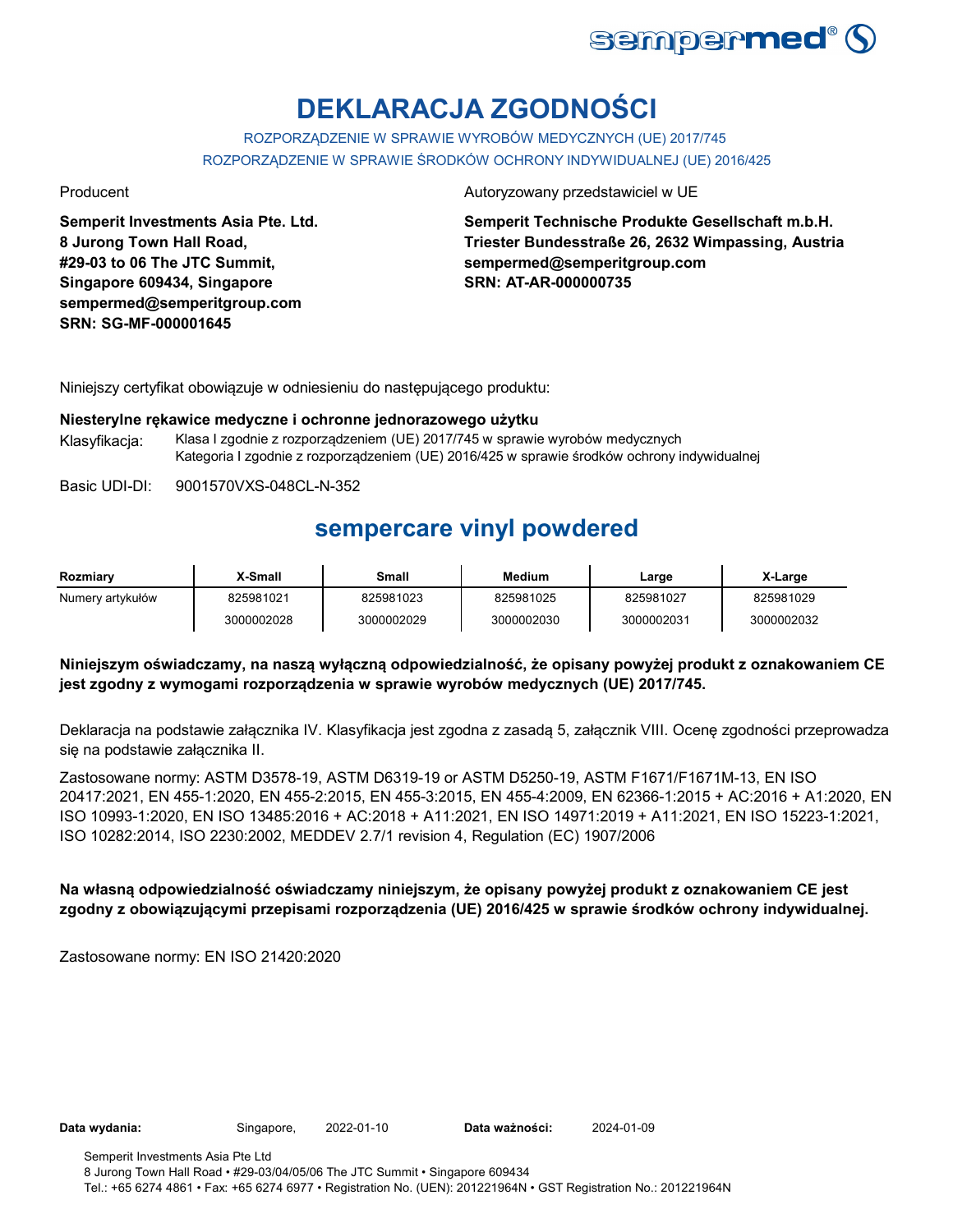

# **DECLARAȚIE DE CONFORMITATE**

REGULAMENTULUI PRIVIND PRODUSELE MEDICALE (EU) 2017/745 REGULAMENTULUI (EU) 2016/425 PENTRU ECHIPAMENTUL PERSONAL DE PROTECȚIE

**Semperit Investments Asia Pte. Ltd. 8 Jurong Town Hall Road, #29-03 to 06 The JTC Summit, Singapore 609434, Singapore sempermed@semperitgroup.com SRN: SG-MF-000001645**

Producător Persoană împuternicită EU

**Semperit Technische Produkte Gesellschaft m.b.H. Triester Bundesstraße 26, 2632 Wimpassing, Austria sempermed@semperitgroup.com SRN: AT-AR-000000735**

Acest certificat este valabil pentru următoarele produse:

#### **Mânușă de consult și de protecție nesterilă de unică folosință**

clasificare: Clasa I conform règlementi privind produsele medicale (EU) 2017/745 Categoria I conform ordonanței EPP (EU) 2016/425

Basic UDI-DI: 9001570VXS-048CL-N-352

## **sempercare vinyl powdered**

| mărimi               | X-Small    | Small      | <b>Medium</b> | Large      | X-Large    |
|----------------------|------------|------------|---------------|------------|------------|
| Numerele de articole | 825981021  | 825981023  | 825981025     | 825981027  | 825981029  |
|                      | 3000002028 | 3000002029 | 3000002030    | 3000002031 | 3000002032 |

### **Prin prezenta confirmăm preluând toată responsabilitatea că produsele marcate CE corespund cerințelor din Regulamentului privind produsele medicale (EU) 2017/745 .**

Declarație bazată pe anexa IV. Clasificare în conformitate cu regula 5, anexa VIII. Evaluarea conformității se bazează pe anexa II.

Normele aplicate: ASTM D3578-19, ASTM D6319-19 or ASTM D5250-19, ASTM F1671/F1671M-13, EN ISO 20417:2021, EN 455-1:2020, EN 455-2:2015, EN 455-3:2015, EN 455-4:2009, EN 62366-1:2015 + AC:2016 + A1:2020, EN ISO 10993- 1:2020, EN ISO 13485:2016 + AC:2018 + A11:2021, EN ISO 14971:2019 + A11:2021, EN ISO 15223-1:2021, ISO 10282:2014, ISO 2230:2002, MEDDEV 2.7/1 revision 4, Regulation (EC) 1907/2006

### **Prin prezenta confirmăm preluând toată responsabilitatea că produsele marcate CE indicate mai sus corespund cerințelor de bază (EU) 2016/425 pentru echipamente personale de protecție.**

Normele aplicate: EN ISO 21420:2020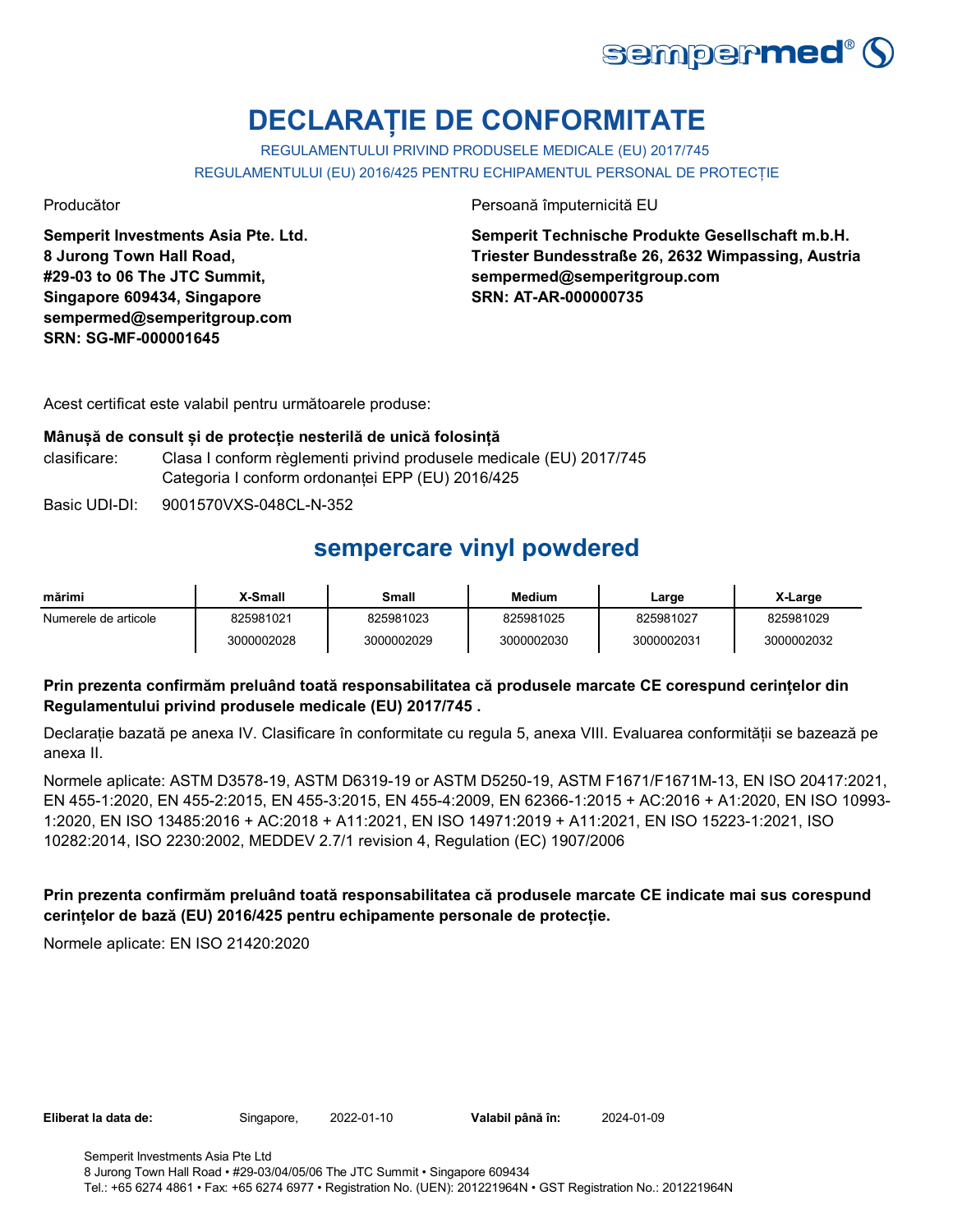

# **ΔΗΛΩΣΗ ΣΥΜΜΟΡΦΩΣΗΣ**

ΚΑΝΟΝΙΣΜΟΣ (EE) 2017/745 ΠΕΡΙ ΙΑΤΡΟΤΕΧΝΟΛΟΓΙΚΩΝ ΠΡΟΪΟΝΤΩΝ ΚΑΝΟΝΙΣΜΟΣ (ΕΕ) 2016/425 ΠΕΡΙ ΜΕΣΩΝ ΑΤΟΜΙΚΗΣ ΠΡΟΣΤΑΣΙΑΣ

**Semperit Investments Asia Pte. Ltd. 8 Jurong Town Hall Road, #29-03 to 06 The JTC Summit, Singapore 609434, Singapore sempermed@semperitgroup.com SRN: SG-MF-000001645**

Κατασκευαστής Εξουσιοδοτημένος αντιπρόσωπος στην ΕΕ

**Semperit Technische Produkte Gesellschaft m.b.H. Triester Bundesstraße 26, 2632 Wimpassing, Austria sempermed@semperitgroup.com SRN: AT-AR-000000735**

Το παρόν πιστοποιητικό ισχύει για τα ακόλουθα προϊόντα:

#### **Μη αποστειρωμένο γάντι εξέτασης και προστατευτικό γάντι μιας χρήσης**

- Ταξινόμηση: Κατηγορία I σύμφωνα με την Κανονισμό (EU) 2017/745 περί ιατροτεχνολογικών προϊόντων Κατηγορία I σύμφωνα με τον Κανονισμό (ΕΕ) 2016/425 περί ΜΑΠ
- Basic UDI-DI: 9001570VXS-048CL-N-352

### **sempercare vinyl powdered**

| Μενέθη            | X-Small    | Small      | <b>Medium</b> | Large      | X-Large    |
|-------------------|------------|------------|---------------|------------|------------|
| Αριθμοί προϊόντος | 825981021  | 825981023  | 825981025     | 825981027  | 825981029  |
|                   | 3000002028 | 3000002029 | 3000002030    | 3000002031 | 3000002032 |

#### **Δια του παρόντος βεβαιώνουμε υπεύθυνα ότι τα προϊόντα με σήμανση CE ικανοποιούν τις απαιτήσεις της Κανονισμός (EU) 2017/745 περί ιατροτεχνολογικών προϊόντων.**

Δήλωση με βάση το παράρτημα IV. Ταξινόμηση σύμφωνα με τον κανόνα 5, παράρτημα VIII. Η αξιολόγηση της συμμόρφωσης βασίζεται στο παράρτημα II.

Εφαρμοζόμενα πρότυπα: ASTM D3578-19, ASTM D6319-19 or ASTM D5250-19, ASTM F1671/F1671M-13, EN ISO 20417:2021, EN 455-1:2020, EN 455-2:2015, EN 455-3:2015, EN 455-4:2009, EN 62366-1:2015 + AC:2016 + A1:2020, EN ISO 10993-1:2020, EN ISO 13485:2016 + AC:2018 + A11:2021, EN ISO 14971:2019 + A11:2021, EN ISO 15223- 1:2021, ISO 10282:2014, ISO 2230:2002, MEDDEV 2.7/1 revision 4, Regulation (EC) 1907/2006

### **Δια του παρόντος βεβαιώνουμε υπεύθυνα ότι τα ανωτέρω προϊόντα με σήμανση CE ικανοποιούν τις εφαρμοστέες διατάξεις του Κανονισμού (ΕΕ) 2016/425 περί μέσων ατομικής προστασίας.**

Εφαρμοζόμενα πρότυπα: EN ISO 21420:2020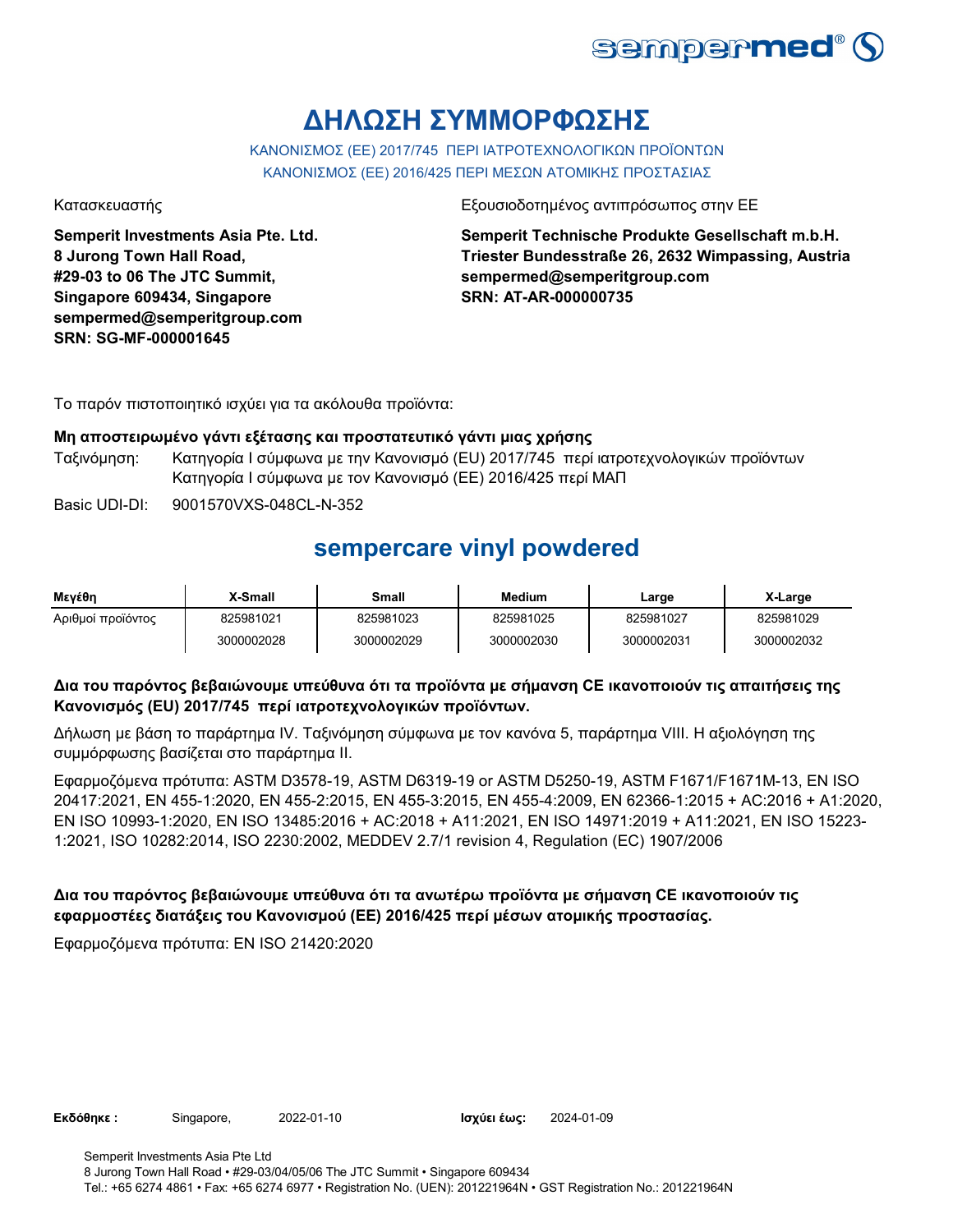

# **ДЕКЛАРАЦИЯ ЗА СЪВМЕСТИМОСТ НА**

РЕГЛАМЕНТ ЗА МЕДИЦИНСКИТЕ ПРОДУКТИ (EU) 2017/745 РЕГЛАМЕНТ (EU) 2016/425 ЗА ЛИЧНИТЕ ПРЕДПАЗНИ СРЕДСТВА

**Semperit Investments Asia Pte. Ltd. 8 Jurong Town Hall Road, #29-03 to 06 The JTC Summit, Singapore 609434, Singapore sempermed@semperitgroup.com SRN: SG-MF-000001645**

Производител Упълномощен представител в ЕС

**Semperit Technische Produkte Gesellschaft m.b.H. Triester Bundesstraße 26, 2632 Wimpassing, Austria sempermed@semperitgroup.com SRN: AT-AR-000000735**

Настоящият сертификат важи за следните продукти:

**Нестерилна ръкавица за преглед и предпазна ръкавици за еднократна употреба** Класификация: Клас I съгл. Регламент за медицинските продукти (EU) 2017/745 Категория I съгл. Регламент за ЛПС (EU) 2016/425

Basic UDI-DI: 9001570VXS-048CL-N-352

## **sempercare vinyl powdered**

| Размери              | X-Small    | Small      | <b>Medium</b> | Large      | X-Large    |
|----------------------|------------|------------|---------------|------------|------------|
| Номера на артикулите | 825981021  | 825981023  | 825981025     | 825981027  | 825981029  |
|                      | 3000002028 | 3000002029 | 3000002030    | 3000002031 | 3000002032 |

### **С настоящето потвърждаваме при самостоятелна отговорност, че продуктите с маркировка СЕ съответстват на изисквания от Регламент за медицинските продукти (EU) 2017/745.**

Декларация въз основа на приложение IV. Класификация съгласно правило 5, приложение VIII. Оценката на съответствието се основава на приложение II.

Приложими норми: ASTM D3578-19, ASTM D6319-19 or ASTM D5250-19, ASTM F1671/F1671M-13, EN ISO 20417:2021, EN 455-1:2020, EN 455-2:2015, EN 455-3:2015, EN 455-4:2009, EN 62366-1:2015 + AC:2016 + A1:2020, EN ISO 10993- 1:2020, EN ISO 13485:2016 + AC:2018 + A11:2021, EN ISO 14971:2019 + A11:2021, EN ISO 15223-1:2021, ISO 10282:2014, ISO 2230:2002, MEDDEV 2.7/1 revision 4, Regulation (EC) 1907/2006

### **С настоящето потвърждаваме при самостоятелна отговорност, че горепосочените продукти с маркировка СЕ съответстват на съществените разпоредби на Регламент (EU) 2016/425 за личните предпазни средства.**

Приложими норми: EN ISO 21420:2020

**Издадено на:** Singapore, 2022-01-10 **Важи до:** 2024-01-09